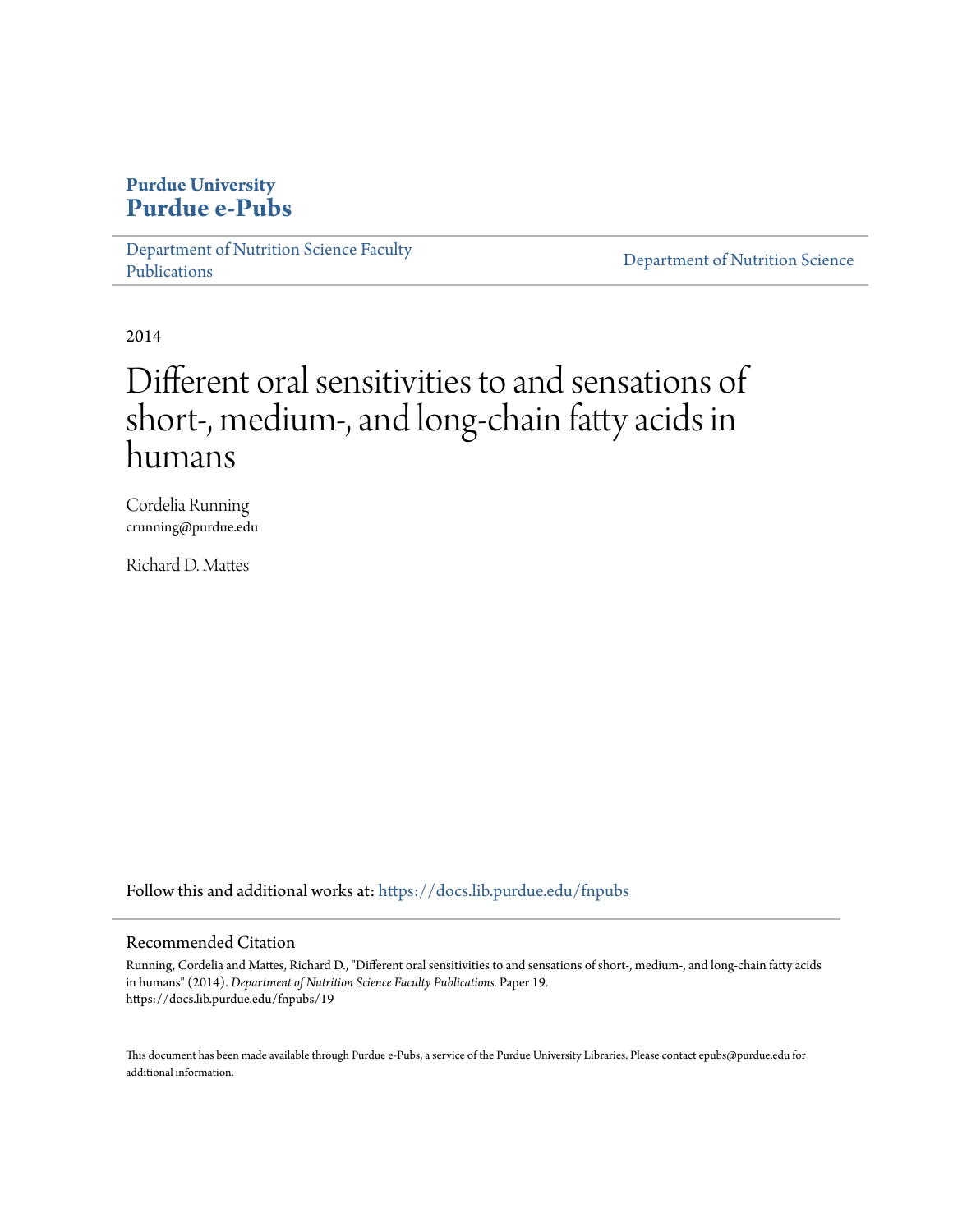This is the author's copy of this manuscript, which can be found in its final form at: <https://www.physiology.org/doi/full/10.1152/ajpgi.00181.2014>

# **Different oral sensitivities to and sensations of short-, medium-, and long-chain fatty acids in humans**

Running C.A. and Mattes R.D. (2014). Am J Physiol-Gastro L, 307, G381-G389.

#### 1. Abstract

Fatty acids that vary in chain length and degree of unsaturation have different effects on metabolism and human health. As evidence for a "taste" of nonesterified fatty acids (NEFA) accumulates, it may be hypothesized that fatty acid structures will also influence oral sensations. The present study examined oral sensitivity to caproic (C6), lauric (C12), and oleic (C18:1) acids over repeated visits. Analyses were also conducted on textural properties of NEFA emulsions and blank solutions. Oral thresholds for caproic acid were lower compared with oleic acid. Lauric acid thresholds were intermediate but not significantly different from either, likely due to lingering irritating sensations that prevented accurate discrimination. From particle size analysis, larger droplets were observed in blank solutions when mineral oil was used, leading to instability of the emulsion, which was not observed when emulsions contained NEFA or when mineral oil was removed from the blank. Rheological data showed no differences in viscosity among samples except for a slightly higher viscosity with oleic acid concentrations above 58 mM. Thus, texture was unlikely to be the property used to distinguish between the samples. Differences in oral detection and sensation of caproic, lauric, and oleic acids may be due to different properties of the fatty acid alkyl chains.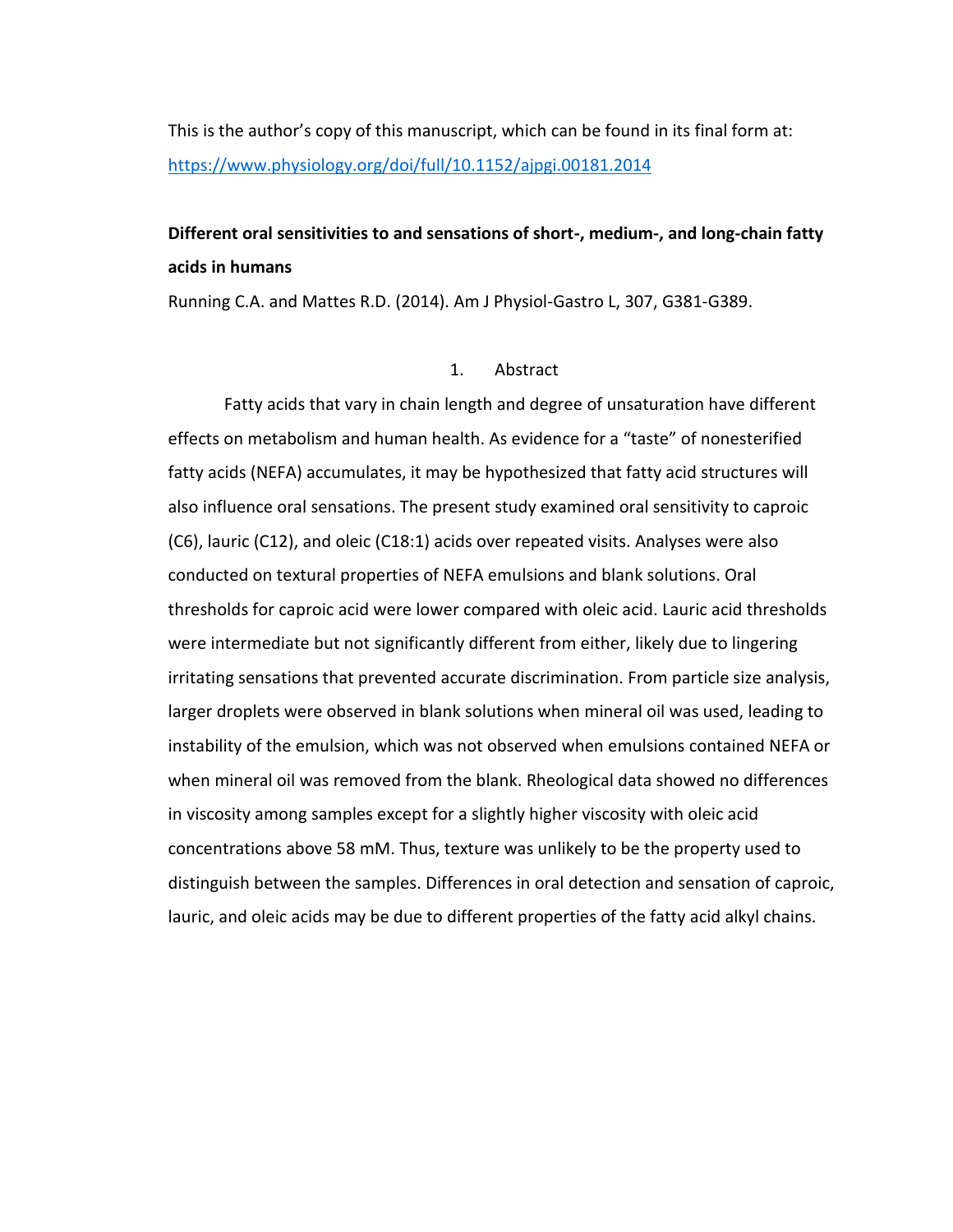#### 2. Introduction

Structural features of fatty acids, predominantly chain length and degree of unsaturation, determine their physiological role in preventing, promoting, or alleviating disease states (3, 16, 29, 42). Generally, polyunsaturated fatty acids and *cis-*monounsaturated fatty acids are associated with improved health outcomes when substituted for saturated fatty acids (3, 16, 29, 42). Chemically, unsaturation and shorter chain length lead to faster diffusion through cell membranes (30), and long-chain polyunsaturated fatty acids have greater affinity for certain fatty acid receptors, such as G protein-coupled receptor (GPR)120, than saturated or short-chain fatty acids (18, 27).

Definitions of "short-chain," "medium-chain," and "long- chain" fatty acids vary, but generally short-chain fatty acids are composed of 2 to 4, and sometimes up to 6, carbons, medium- chain fatty acids are composed of 6 or 8 to 10 or 12 carbons, and long-chain fatty acids are composed of 12 or 14 to longer carbon chains. As the alkyl chain length increases, the molecules become less water soluble. Short- and medium-chain fatty acids also diffuse more rapidly across cell membranes than long-chain fatty acids (17). Short-chain fatty acids, such as butyric (C4) and caproic (C6) acids, are present in dairy products, but the bulk of these fatty acids in the human diet are actually byproducts of dietary fiber fermentation by bacteria in the colon (11, 12, 26, 65, 66). Medium-chain fatty acids of 8–12 carbons are found in foods such as palm kernel oil and coconut oil, with some lower concentrations in dairy products (1). Longchain fatty acids are the most abundant fatty acids in the human diet, as they are prevalent in most triglycerides in food and are vital components of cell membranes.

Knowing that structural differences influence the absorption (38) and physiological roles of fatty acids in nongustatory tissues, and given the accumulated evidence that non-esterified fatty acids (NEFA) are effective taste stimuli in humans and rodents (for recent reviews, see Refs. 20, 39, 44, and 59), the concept that structure may alter the taste sensation of NEFA seems probable. While numerous studies have been conducted to investigate the role of different types of NEFA on health outcomes, few have investigated their differential impacts on oral chemosensation in humans. One study (51) showed lower thresholds for linoleic (C18:2) than oleic (C18:2) or lauric (C12) acids, whereas another study (36) showed no differences in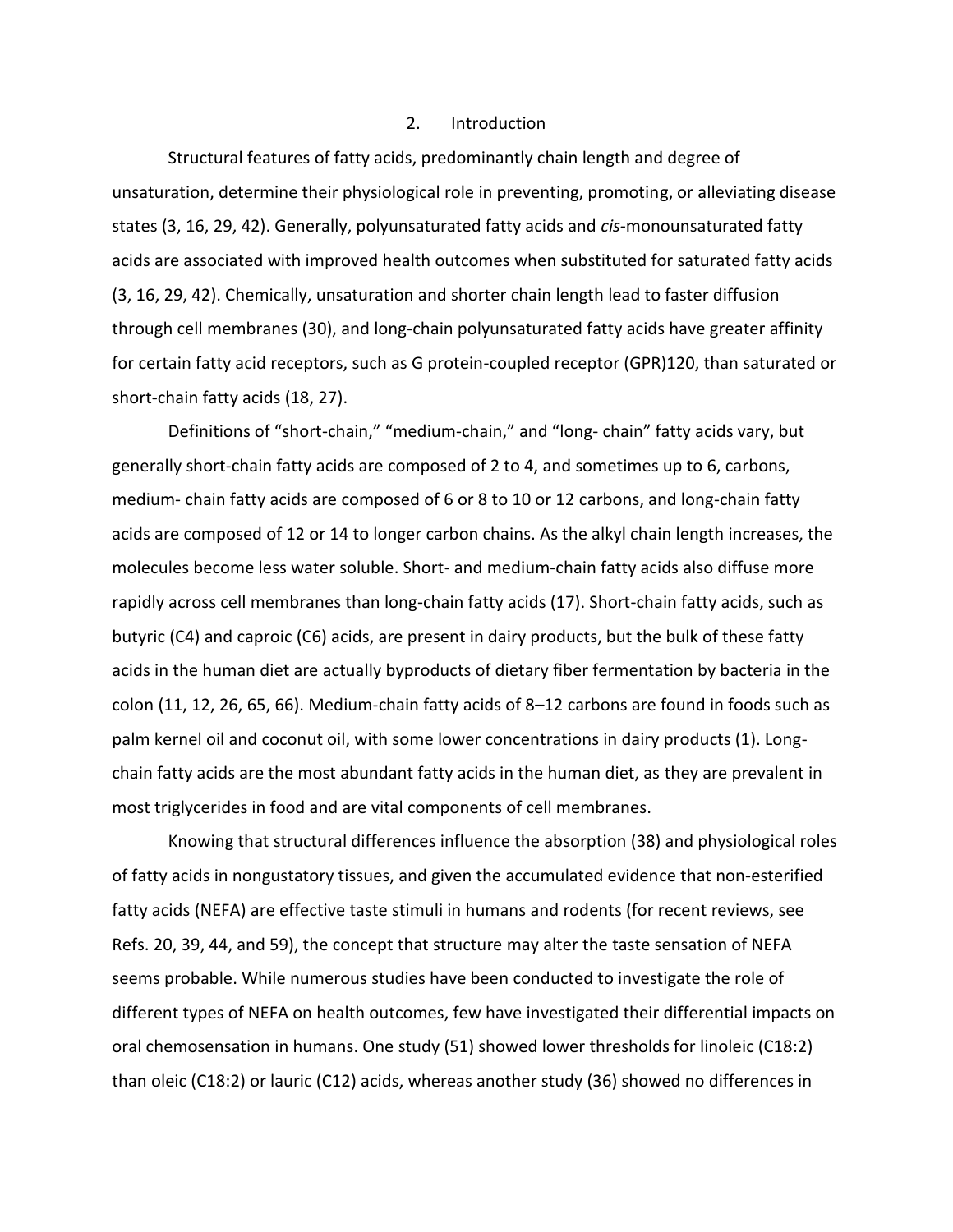thresholds for caproic (C6), lauric, and stearic (C18) acids. Additional studies have reported caproic acid thresholds are lower than linoleic, stearic, and lauric acid thresholds (35) and no difference in sensitivity among oleic, linoleic, and stearic acids (8). However, all of these studies only tested each participant once. New research has shown wide within-subject variability and/or learning effects over time, indicating a need for multiple testing visits to establish reliable taste thresholds for these compounds (57, 58). A study (18) that used a trained panel, who presumably had numerous exposures to the NEFA, tested a variety of NEFA (C10, C12, C18:1, C18:2, C18:3, and C20:4), but that report did not indicate whether the thresholds differed significantly. Thus, clarification is needed for whether oral sensitivity to NEFA differ by fatty acid structure and whether multiple tests per participant are required to document accurate limits of detection for each NEFA (57, 58).

Additionally, most NEFA taste studies have used carbohydrate gums and/or mineral oil to mask the textural contribution of NEFA to the blank sample (for a review, see Ref. 44). Textural properties and physical characteristics, such as particle size and emulsion stability, of NEFA emulsions are rarely reported, yet such parameters contribute to the oral sensation of emulsions (13–15, 49, 62, 64). While there is evidence that carbohydrate thickeners mitigate the increase in perceived thickness caused by unstable emulsions (64), the efficacy of mineral oil as a textural masking agent for NEFA has not been studied. Given that mineral oil, unlike NEFA, contains no hydrophilic moieties, this lipid does not form natural micelles. Thus, the physical structure formed in a mineral oil emulsion is different from an emulsion containing NEFA. We thus tested emulsions of NEFA with and without mineral oil as well as "blank" solutions of carbohydrate gums with and without mineral oil to determine what physical effects this lipid has on the samples.

The present study was designed to investigate the differences in oral taste thresholds of caproic (hexanoic, C6), lauric (dodecanoic, C12), and oleic (*cis*-9-octadecenoic, C18:1) acids as well as assess the potential differences in viscosity and particle size for NEFA emulsions with or without mineral oil. The stimuli examined here were 6, 12, and 18 carbon fatty acids and are referred to as short-, medium-, and long-chain fatty acids. While stearic acid would have been a more ideal candidate to maintain the same level of saturation among the tested NEFA, stearic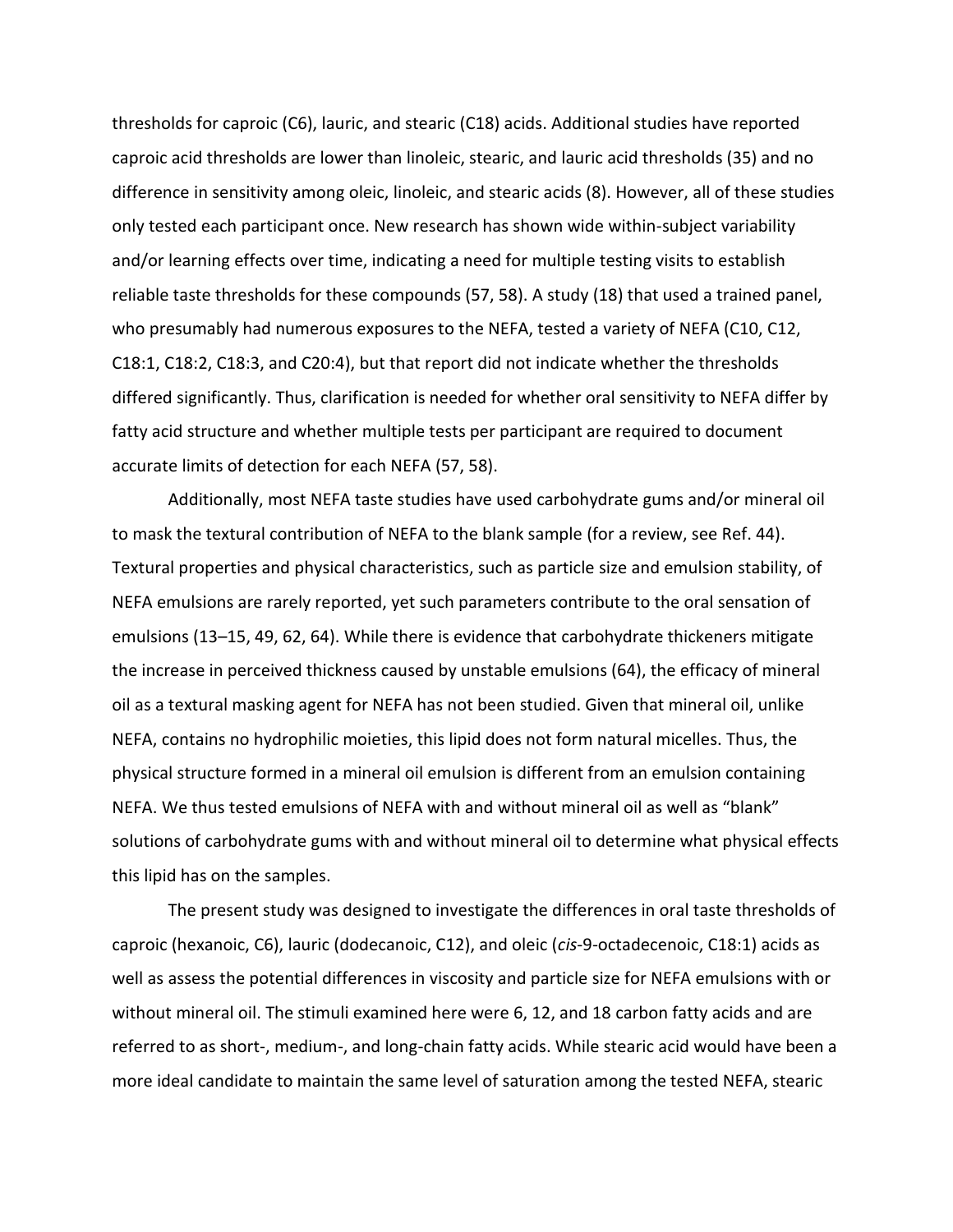acid is solid until 69°C, a temperature at which sustained exposure could cause thermal burns. The hypotheses tested were 1) emulsion particle sizes would be smaller for mixtures with NEFA than mixtures with mineral oil alone, 2) viscosity would be greater for emulsions containing mineral oil than emulsions not containing mineral oil, 3) viscosity would not be significantly different among NEFA emulsions and the blank, 4) human oral sensitivity to NEFA would increase with decreasing alkyl chain length (sensitivity to caproic acid > lauric acid > oleic acid), and 5) human oral sensitivity to all NEFA would improve over multiple testing sessions.

#### 3. Materials and methods

#### **Participants**

Participants were recruited through the Laboratory for Sensory and Ingestive Studies participant pool and public announcements. To be eligible, participants had to be between 18 and 60 yr of age, in good health, available to complete 21 study visits within 3 mo, and provide written informed consent. Participants who had been in other fat taste studies in the past 6 mo were excluded. The protocol was approved by the Human Subjects Institutional Review Board of Purdue University and was registered at www.clinicaltrials.gov (NCT01996566).

Additionally, potential participants were screened for their ability to detect emulsions orally. Pilot data with a 5% (wt/wt) mineral oil emulsion in carbohydrate gum solutions indicated that 5 of 50 people could accurately discriminate, presumably by tactile cues, between the mineral oil and carbohydrate-only (blank) solutions (see below for details of solution and emulsion preparation). Thus, in an attempt to eliminate textural discriminators from the present study on NEFA taste, all potential participants were screened on their ability to distinguish a 5% mineral oil emulsion from blank solutions. At the screening visit, potential participants donned a blindfold and nose clips and were presented with three samples, only one of which contained mineral oil. After tasting all samples, participants were asked to identify the different sample. This was repeated in triplicate. Any individual who successfully identified the mineral oil sample all three times was excluded from the study. All participants completed a validated food frequency questionnaire for habitual fat intake (4). Participants' height and weight were measured at the screening visit, and age, sex, and self-reported ethnicity were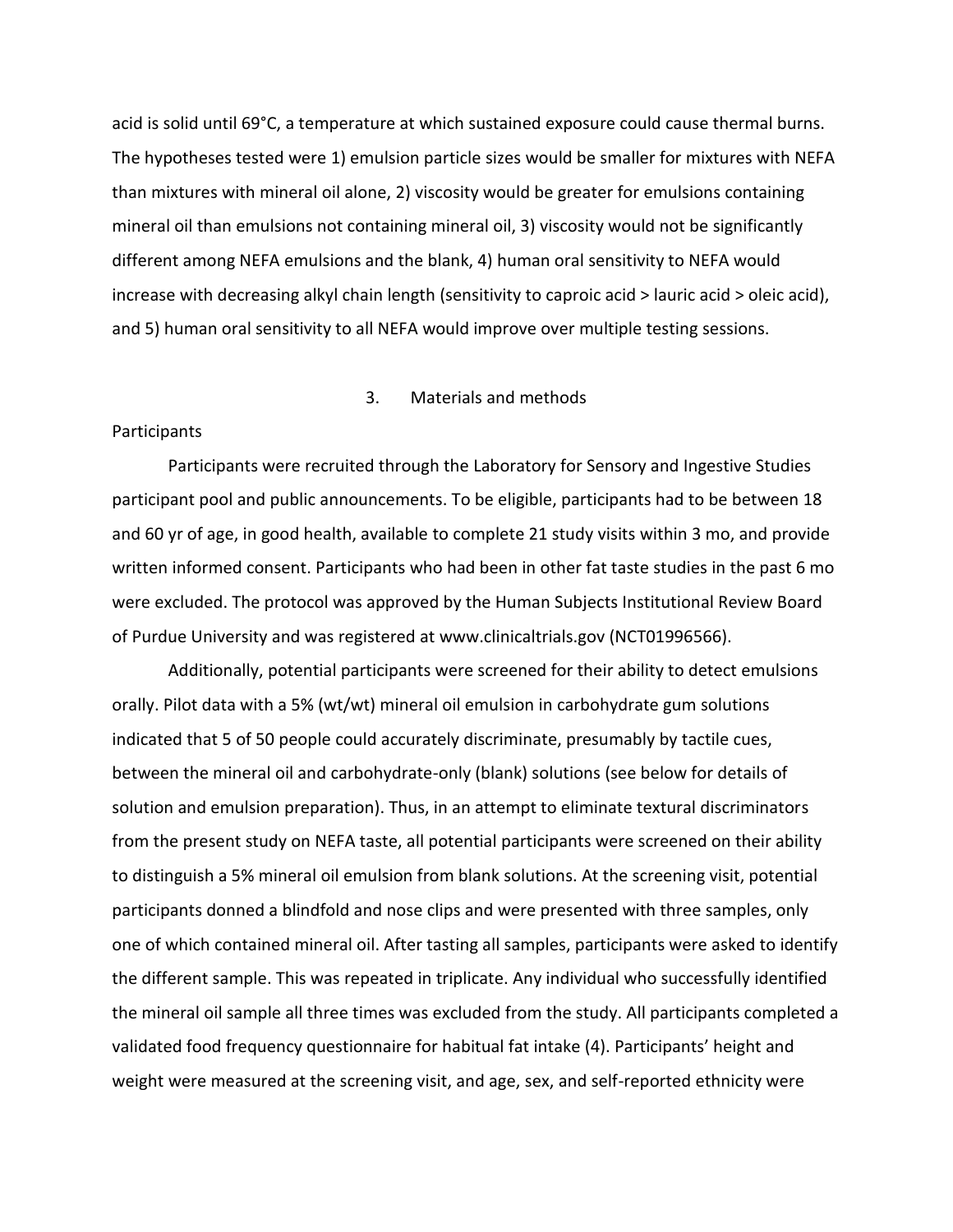recorded. Body mass index (BMI) was calculated from the height and weight measurements. Nineteen individuals were screened for the present study; two individuals were ineligible due to their ability to detect the mineral oil emulsion. Thus, 17 participants (5 men and 12 women) enrolled in and completed the study. The average age was  $24.9 \pm 5.4$  yr (range: 19–38 yr); BMI was 22.4  $\pm$  3.2 kg/m2 (range: 18.3–31.1 kg/m2). Two participants were overweight (BMI 25.6 and 25.9 kg/m2), and one participant was obese (BMI 31.1 kg/m2).

#### Study design

A randomized crossover design was used. All participants were tested for their thresholds for all NEFA types (caproic, oleic, and lauric acids). Participants were randomly assigned to an order for NEFA testing, but a restriction on randomization was used to ensure that each NEFA type was tested first, second, or third in approximately equal proportions. Seven threshold visits were conducted per NEFA, for a total of 21 threshold tests/participant.

### **Samples**

Oleic acid (O1014, Spectrum Chemicals), lauric acid (W261408, Sigma-Aldrich), caproic acid (W255904, Sigma-Aldrich), mineral oil (M1180, Sigma-Aldrich), ethylenediaminetetraacetate acid (EDTA, E1001, Spectrum Chemical), *tert-*butylhydroquinone (TBHQ, T1073, Spectrum Chemical), gum arabic (TIC Gums Pre- Hydrated Gum Arabic Spray Dry FCC Powder), and xanthan gum (TIC Gums Pre-Hydrated Ticaxan Rapid-3 Powder) were used to create samples. The blank vehicle was made first by dissolving 10% (wt/wt) gum arabic, 0.05% (wt/wt) xanthan gum, 0.01% (wt/wt) EDTA, and 0.01% (wt/wt) TBHQ into deionized water. This solution was allowed to rest for at least 45 min to hydrate the gums. The solution was then mixed for 4 min at 14,000 rpm with a T18 Ultra Turrax homogenizer equipped with an S18N-19G dispersing element. To make the emulsions, appropriate amounts of oleic acid, mineral oil, caproic acid, or lauric acid were added to yield the concentrations shown in Table 4-1. The concentrations for lauric and caproic acids were selected based on pilot tests indicating these concentrations were of similar potency to the 5% (186 mM) oleic acid. Additionally, caproic and lauric acids are potent irritants at higher concentrations, making the test less relevant to the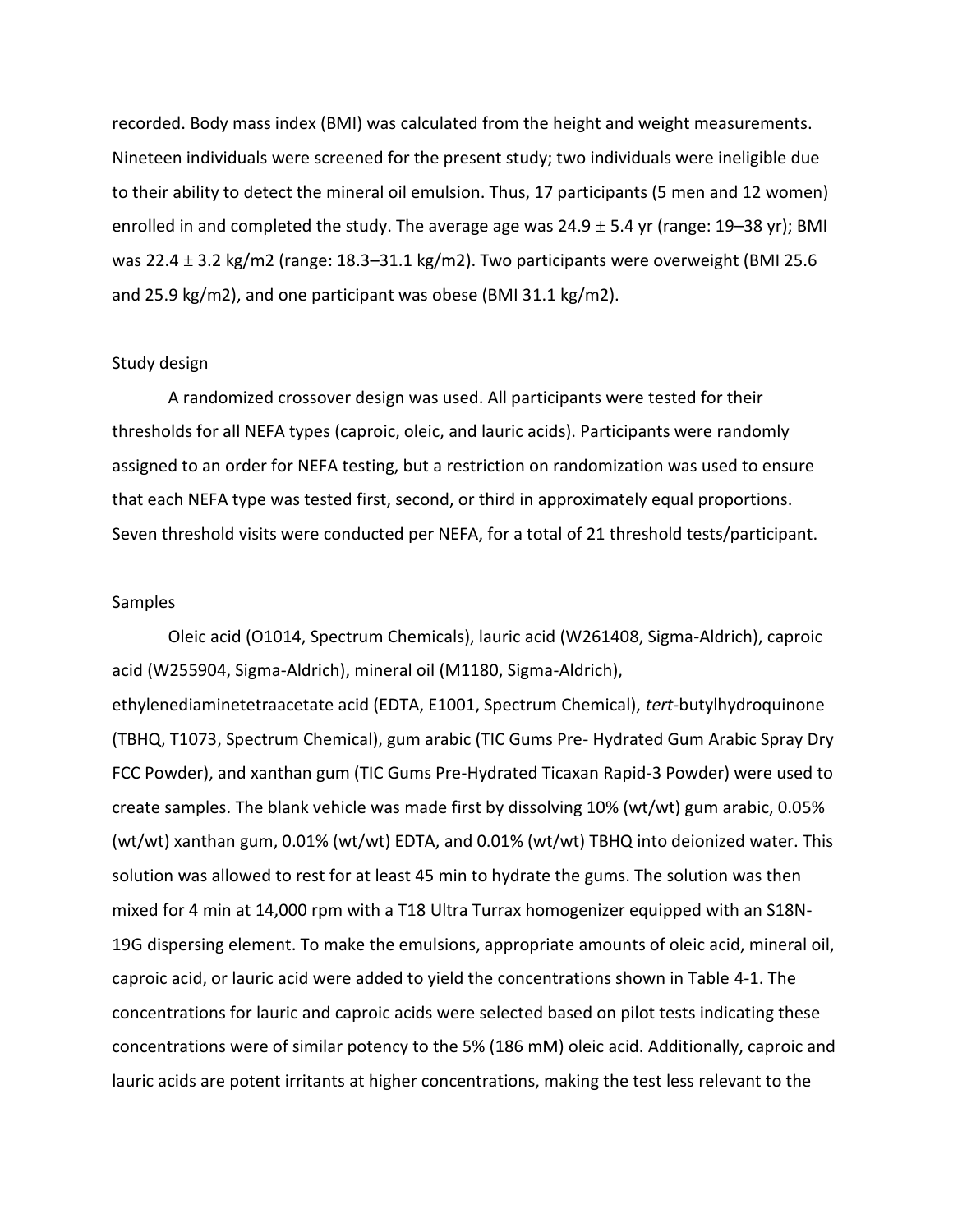concept of NEFA taste. Lauric acid mixtures were placed in a 49°C water bath before emulsification to melt the NEFA. Mixtures of vehicle and NEFA were emulsified with the T18 Ultra Turrax with S18N-19G element for 8 min at 14,000 rpm. Lauric acid mixtures were emulsified in a hot water bath (~85°C) to keep the samples liquid. To make the blank, solutions of gums and antioxidants were homogenized for an additional 8 min at 14,000 rpm (for a total of 12 min for all solutions/emulsions). To eliminate any confounding influence of temperature for the lauric acid sample, all samples were placed in 49°C water baths and maintained at this temperature for all threshold tests. All NEFA and mineral oil emulsions were prepared fresh each day. Dilutions of the NEFA emulsions were prepared in quarter-logarithmic (base 10) steps. All samples (with or without NEFA) had a pH of ~4.3, which did not vary depending on NEFA type or concentration.

# Particle size data

Particle size distributions of 5% (186 mM) oleic acid, 5% oleic acid plus 5% mineral oil, and 5% mineral oil emulsions were obtained in duplicate using a Mastersizer 2000 with a Hydro 2000MU dispersion unit. The dispersant was deionized water. A refractive index of 1.458 (per manufacturer) and absorption of 0.005 (measured at 632 nm) was used for oleic acid. For mineral oil, a refractive index of 1.467 (per manufacturer) and absorption of 0 (measured at 632 nm) was used. Lauric acid emulsions were not tested due to the solid nature of this NEFA at room temperature (leading to crystallization and inaccurate particle size readings), and caproic acid samples were too dilute to give any measureable particles.

## Rheology

For liquid samples, viscosities measured at a shear rate of 50  $s<sup>-1</sup>$  give predictive values for oral thickness perception; however, oral shear rates may range from 10 to 1,000 s<sup>-1</sup> (47, 48, 56, 67). Consequently, for the present study, viscosities were evaluated over the range of 1–300  $s<sup>-1</sup>$ . Preliminary tests showed that below 1  $s<sup>-1</sup>$ , measurements included large amounts of noise, and above 300 s<sup>-1</sup>, the same trends were apparent as measured at lower shear rates. Viscosity was analyzed using an ARG2 Rheometer from TA Instruments (New Castle, DE) equipped with a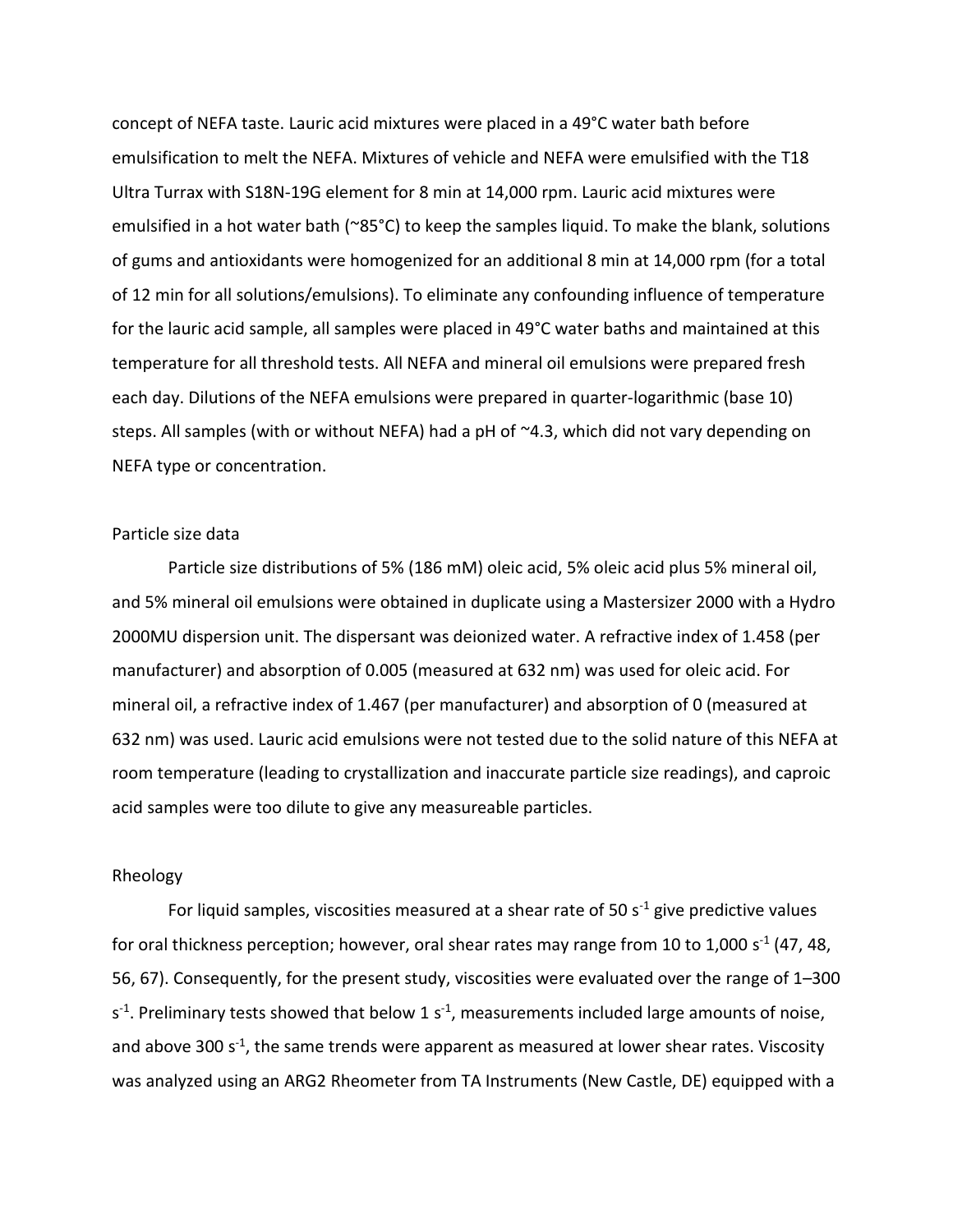40-mm 2° cone and plate geometry, a water solvent trap to minimize evaporation, and a Peltier plate for temperature control. Shear rate was increased logarithmically from 1 to 300 s<sup>-1</sup> at 37°C, with 10 data points/decade. Measurements were collected in duplicate, and viscosities were analyzed at each shear rate. Comparisons were made between 5% oleic acid plus 5% mineral oil emulsions and 5% mineral oil-only emulsion and between the blank and 5% (186 mM) oleic acid, 1.58% oleic acid (58 mM, second quarter-logarithmic dilution), 0.137% (34 mM) caproic, and 0.708% (59 mM) lauric acid emulsions.

#### Threshold testing

Participant thresholds were determined using an ascending three-alternative forcedchoice test. Briefly, participants were given three samples, one with NEFA (stimulus) and two without NEFA (blank). Participants wore blindfolds (to limit visual cues) and nose clips (to limit olfactory cues) during the tests and were not allowed to retaste samples. After tasting all three samples, participants would say which sample they thought was different (contained NEFA). If the participant was correct, the test was repeated with the same concentration of NEFA. If the participant was incorrect, the test was repeated with a quarter-logarithmic step higher concentration of NEFA. This was repeated until either the participant gave three correct responses sequentially or until the maximum concentration of NEFA was reached. The concentration at which a participant identified the NEFA correctly three times was deemed the threshold. If a participant reached the highest concentration of NEFA and still did not give three correct responses, that visit was designated as a "no threshold" visit and treated as right censored data in the statistical analysis.

Each participant began the study at dilution step 18 (4.5 logarithmic dilutions below the maximum concentration). To minimize fatigue by reducing sample number while still allowing for observation of learning effects, after the first visit, participants began the next test seven dilution steps below their previous threshold. When changing to a different NEFA, participants were started at seven dilution steps below their average performance (rounded up) on the previous NEFA (for example, if a participant's average threshold on visits 1–7 was dilution step 4.6, they began the next NEFA test at dilution step 12). If a participant gave three correct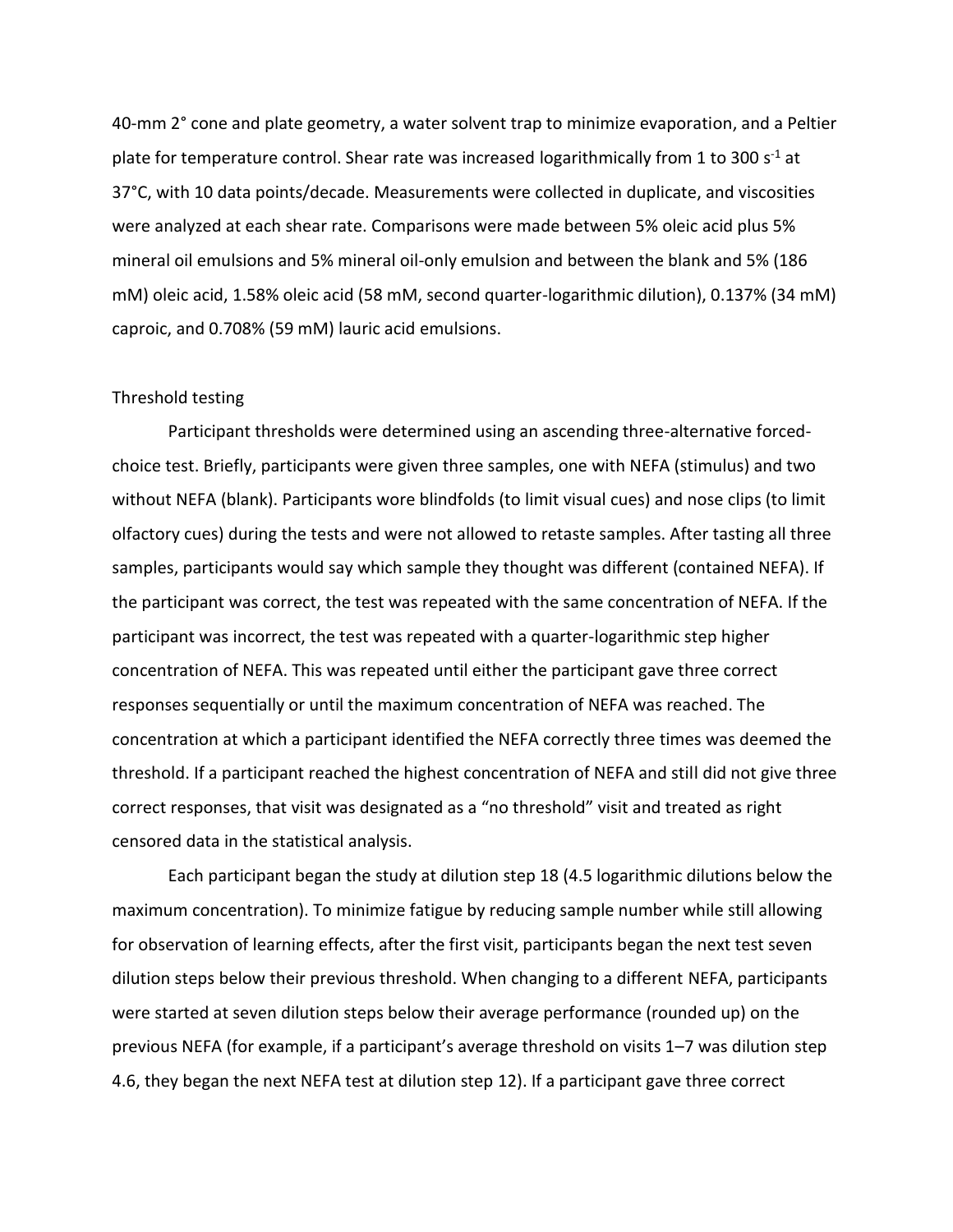responses on the first concentration tested during any visit, the test was restarted at four concentration steps (one logarithmic dilution) below the initial start point (which occurred 11 times out of 357 total trials; a  $\chi^2$  goodness of fit test indicated that these were likely due to chance as  $P = 0.47$ ). At the end of each visit, when participants had either identified the NEFA successfully three times or had reached the maximum concentration of NEFA, participants were asked what seemed different about the samples they chose as containing NEFA.

The mineral oil discrimination test, the same as described for the screening visit, was repeated on visits 7, 14, and 21 to determine if participants were learning a texture component of the emulsions over the course of the experiment.

#### **Statistics**

SAS 9.3 was used for data analyses. Data were analyzed for differences in thresholds over repeated visits using the NLMIXED procedure. Visits where participants did not successfully achieve a threshold were incorporated into this model as right censored data. Because visit number was not found to be significant (no learning effects over multiple testing sessions), main effects of BMI, habitual fat intake, and NEFA type on thresholds were analyzed. As NEFA type was found to be significant, post hoc comparisons using the Bonferroni correction were conducted (for three comparisons,  $\alpha$  = 0.05/3 = 0.017). Additional analyses indicated that overweight/obese individuals ( $n = 3$ ) were not significantly different from the other participants, nor were results significantly different when these three individuals were excluded from the analyses; thus, data were combined for all BMI classes. For the rheological data, ANOVA was used to compare 5% oleic acid plus 5% mineral oil to 5% mineral oil only as well as the blank to 5% oleic acid, 1.58% oleic acid, 0.137% caproic acid, and 0.708% lauric acid (comparisons corrected using Dunnett's test with the blank solution as the control).

## 4. Results

#### Particle size

Oleic acid plus mineral oil emulsion (5% of each) averaged a volume-weighted mean droplet diameter [D(4,3)] of 3.61 μm and a surface-weighted mean droplet diameter [D(3,2)] of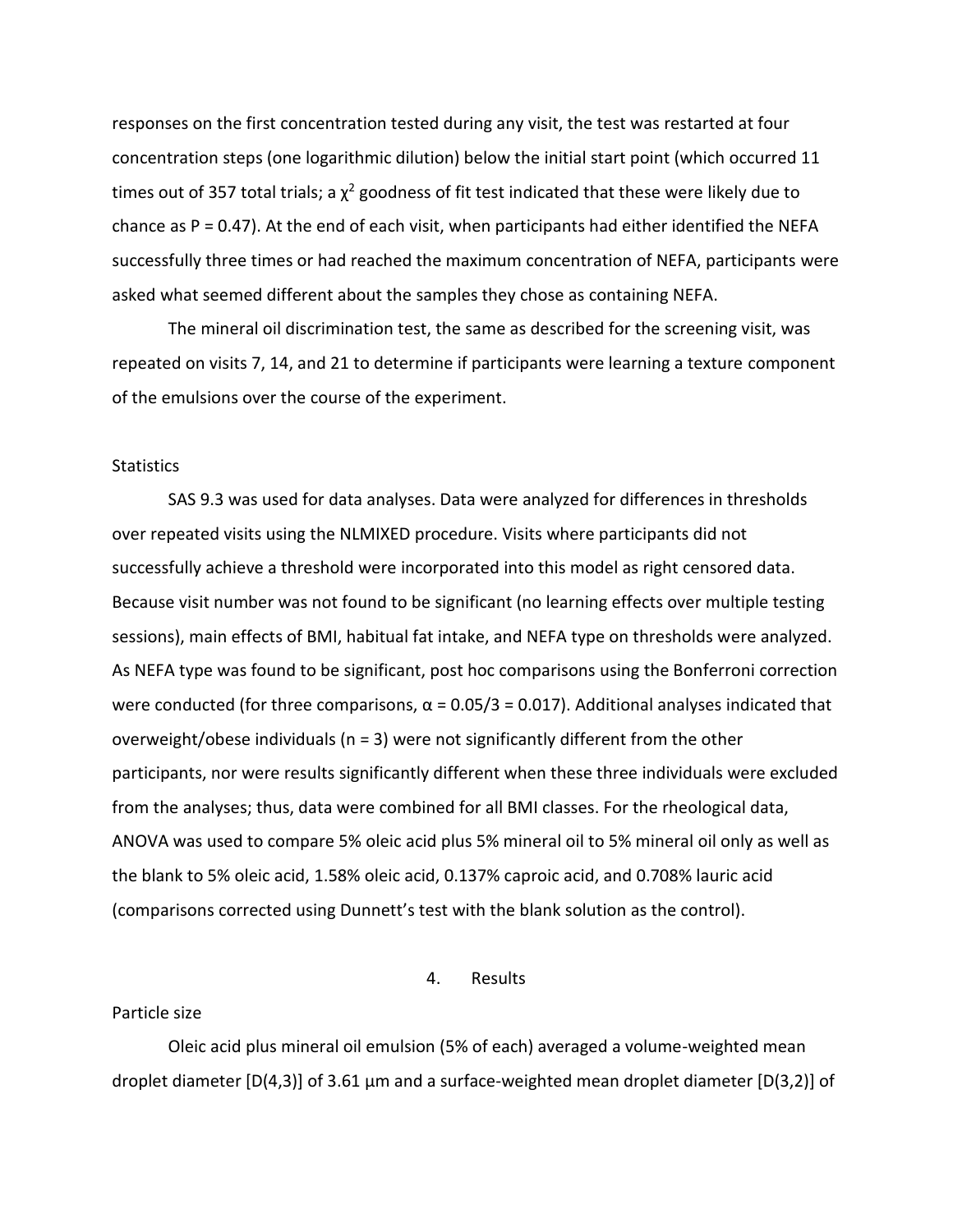0.45 μm. Oleic acid emulsions [5% (wt/wt), 186 mM] averaged D(4,3) = 1.69 μm and D(3,2) = 0.68 μm, whereas mineral oil emulsions [5% (wt/wt)] averaged  $D(4,3) = 19.79$  μm and  $D(3,2) =$ 5.89 μm. The means of duplicate measurements of distributions of droplet diameters for all three emulsions are shown in Fig. 4-1. Lauric acid emulsions are not included as this NEFA is solid at room temperature. Caproic acid emulsions showed no measurable particles, indicating this NEFA was mostly dissolved in the vehicle or had too few droplets to measure. Creaming was observed in the 5% mineral oil emulsions as early as 3 h after sample preparation. No creaming was observed in the combined 5% mineral oil plus 5% oleic acid emulsion nor in the 5% oleic acid emulsion even after storage at room temperature for over 48 h.

# Rheology

Figure 4-2A shows the mean viscosity from 1 to 300  $s<sup>-1</sup>$  for the 5% mineral oil plus 5% oleic acid emulsion as well as the 5% mineral oil emulsion. Viscosities of these two emulsions were significantly different between 2 and 200 s<sup>-1</sup> (P < 0.05). As shown in Fig. 4-2B, above 39 s<sup>-1</sup>, the 5% (wt/wt) (186 mM) oleic acid emulsion had significantly higher viscosity than the blank solution (*P* < 0.05), but the difference was eliminated upon dilution to 1.58% (58 mM, two quarter- logarithmic dilution steps). As shown in Fig. 4-2C, caproic and lauric acid emulsions were not significantly different from the blank solution in viscosity (all *P* < 0.05).

#### Differences in NEFA oral thresholds

As shown in Fig. 4-3, group data indicated mean oral thresholds for caproic acid (mean  $\pm$ SE: -2.86 ± 0.17 logM, or 1.45 mM) were significantly lower than for oleic acid (mean ± SE: -1.59 ± 0.29 logM, or 25.70 mM, *P* = 0.002). Lauric acid thresholds (mean ± SE: -2.27 ± 0.27 logM, or 5.37 mM) fell in between caproic and oleic acids but were not significantly different from either (*P* = 0.0989 and *P* = 0.1032, respectively). Table 4-2 shows a summary of how many visits for each fatty acid resulted in no threshold (participant never had three correct identifications sequentially), which were incorporated into the statistical model as right censored data. Whereas oleic and lauric acids had similarly high numbers of no threshold visits, lauric acid's 30 no threshold visits were due to 7 people, whereas oleic acid's 27 no threshold visits were due to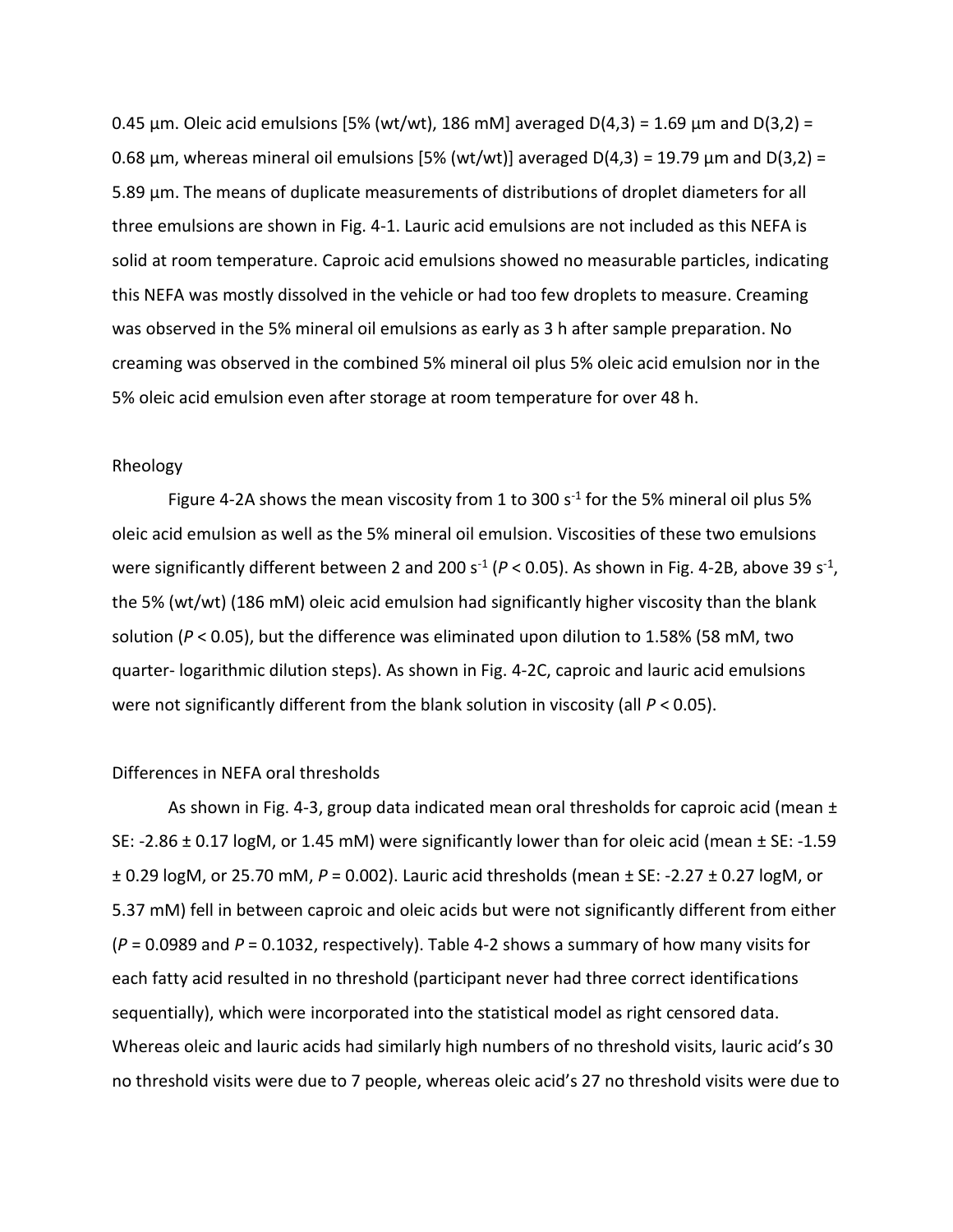11 people, 5 of whom only had one no threshold visit each. Table 4-3 shows a summary of the dominant qualitative descriptors given by participants from each visit. These data are included for the purpose of demonstrating the large number of participants experiencing a burning, irritating, and/or spicy sensation from lauric acid. Caution should be taken when interpreting these data as they are clearly subjective measures, and participants supplied their own descriptors instead of rating the NEFA solutions for specific qualities.

## Learning effects

Thresholds did not improve over the seven visits for any of the NEFA tested. Overall, participants also did not improve in their ability to detect the mineral oil emulsion compared with the blank. Only two participants showed possible learning effects for the mineral oil emulsion, not correctly identifying the mineral oil on the screening visit and visit 7 but correctly identifying it on visits 14 and 21.

Within-subject SDs by NEFA type are shown in Fig. 4-4. While there were no learning effects over multiple testing sessions, a large degree of variability was observed within each subject in their measured thresholds to each NEFA. These data are generated from the NLMIXED model's parameters for variability about a mean threshold for each participant for each fat. The results indicated an average SD of nearly 1 logM for each NEFA, which, when interpreted, is equivalent to 10 times (plus side) or 1/10th (minus side) of the mean thresholds in molar concentration.

#### Fat intake

There was no significant main effect of habitual fat intake on taste thresholds and no interactions between fat intake and NEFA type (overall correlation between taste thresholds and fat intake *P* = 0.08, between caproic acid threshold and fat intake *P* = 0.36, between lauric acid thresh- old and fat intake *P* = 0.31, and between oleic acid threshold and fat intake *P* = 0.30).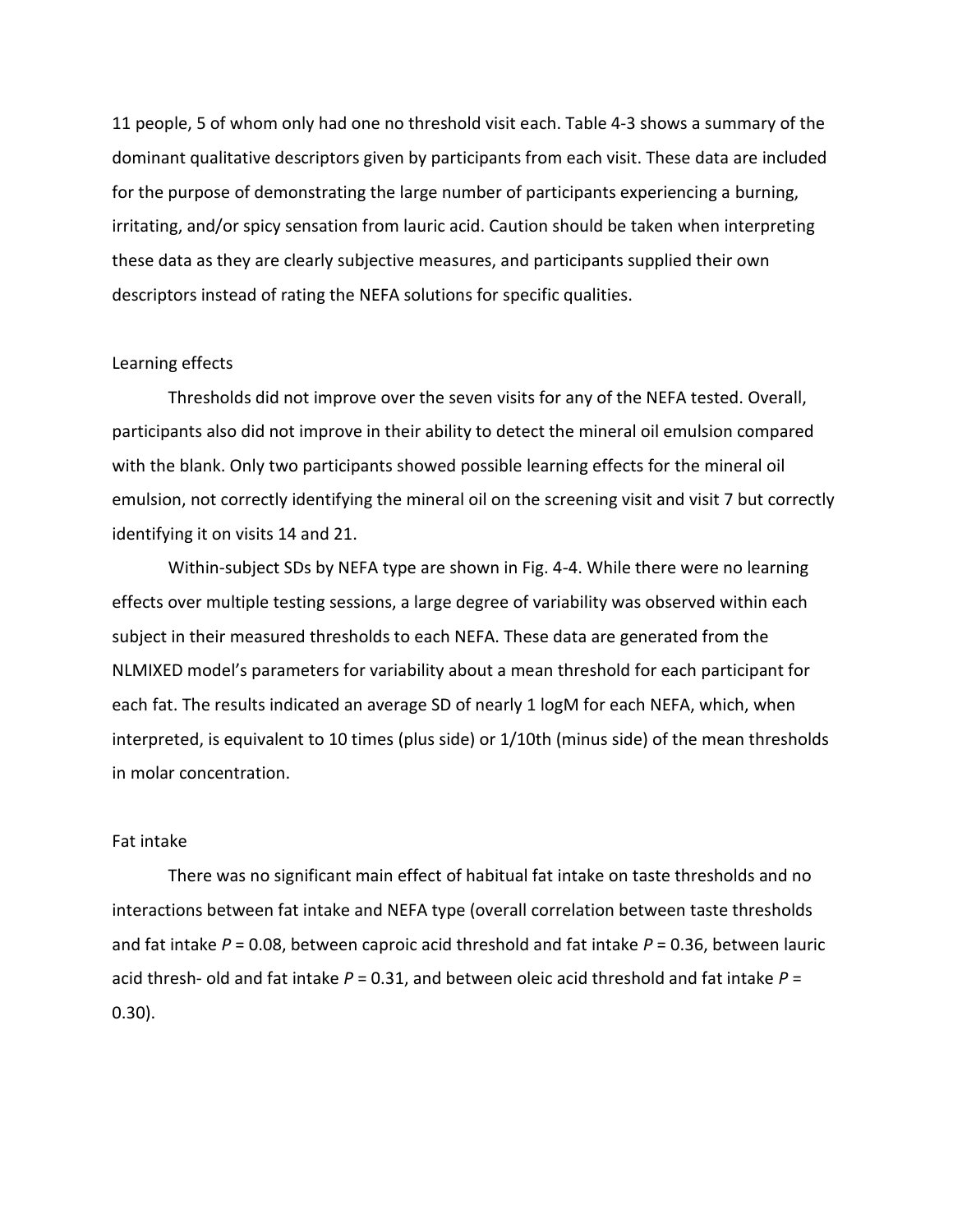#### 5. Discussion

Our hypothesis that oral sensitivity increases with decreasing alkyl chain length is supported by the finding that caproic acid thresholds were lower than those for oleic acid. However, learning effects and associations with dietary fat intake were not observed as posited. Mineral oil produced larger emulsion droplet sizes in the absence of NEFA, yet did not contribute to emulsion viscosity, at least in vitro. The observation of larger droplet sizes and creaming in this emulsion could lead to different oral sensations than imparted by NEFA. NEFA form micelles and more stable emulsions, yet few participants, either in pilot data or in the study on NEFA taste, were able to detect the mineral oil emulsion compared with the blank solution. Viscosity measurements indicated that emulsions with higher concentrations of oleic acid are significantly more viscous than the blank solution, regardless of whether mineral oil was added to the mixture. Each of these findings warrants further consideration.

### Differences in oral thresholds

Most prior studies have reported no differences (36) or did not give *P* values for differences (18, 51) in oral sensitivity between caproic, lauric, and oleic acids. We observed lower oral taste thresholds for caproic acid compared with oleic acid, with lauric acid in between but not significantly different from either caproic or oleic acids. Only one previous study (35) noted a significantly lower oral threshold for caproic acid compared with lauric acid. Several factors may account for the lack of difference with lauric acid in the present study. First, it may be attributable to lingering irritating qualities of lauric acid that hamper sensitivity (discussed below). Second, there is large daily variability, even within each subject, in sensitivity to each NEFA, as shown in Fig. 4-4. Without multiple tests per participant, this variability is difficult to capture, reducing both the accuracy of the results as well as the power for finding a difference. Furthermore, in the present study, all samples were presented warm. Since other studies have served caproic and oleic acids at room temperature but lauric acid warm, differences in results could be due to temperature confounds. The results of this study are difficult to compare to other NEFA taste studies, as the effect of temperature on NEFA taste has not been tested.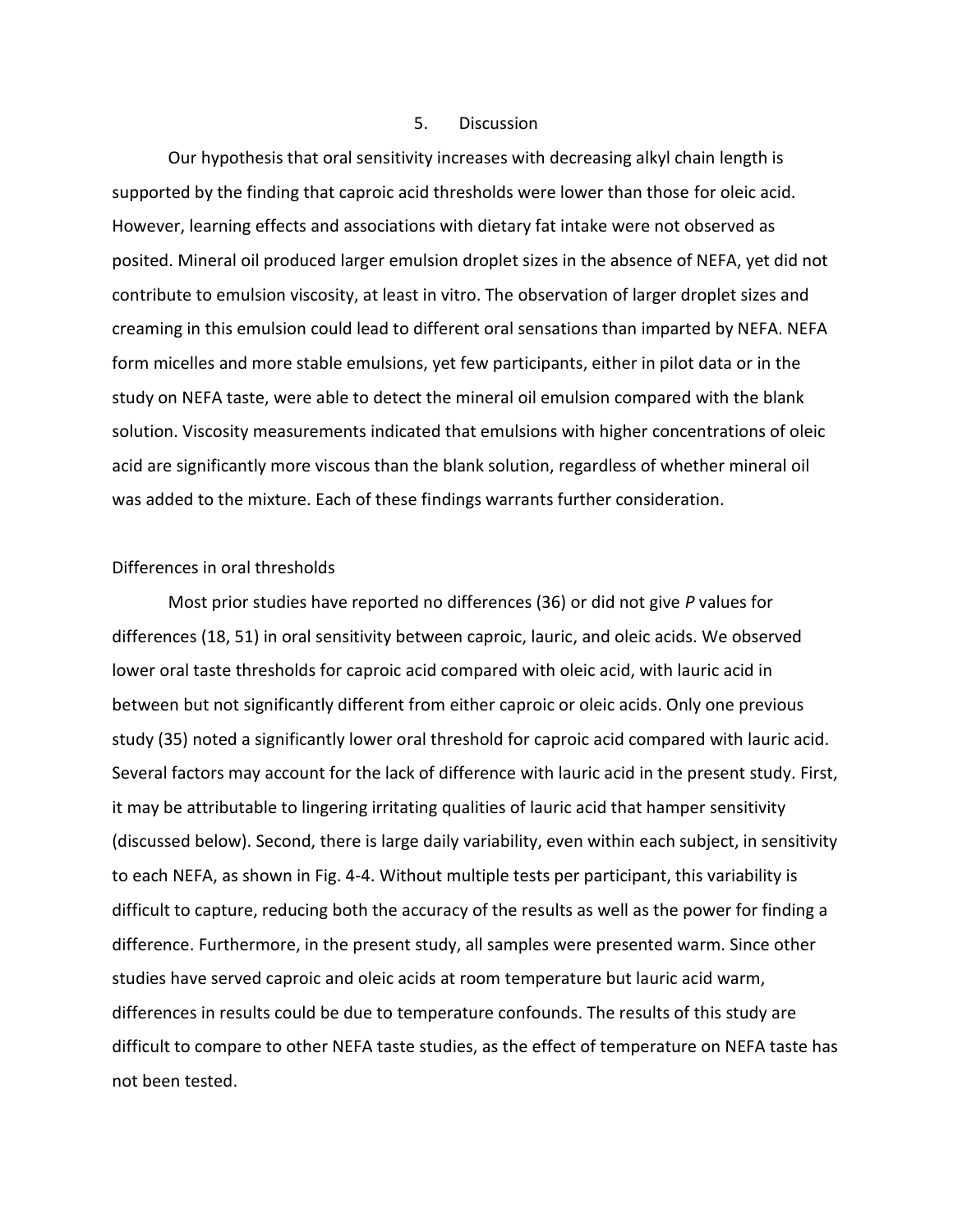Despite these methodological issues, we did observed significant differences in oral sensitivity between caproic and oleic acids that could reflect the effects of chain length on NEFA affinity for receptors, ability to diffuse through the cell membrane, and solubility. Caproic acid is much more soluble than lauric or oleic acids, allowing easier access to taste cell surfaces as it can more freely partition into the aqueous environment of saliva. Notably, caproic acid is also more volatile than oleic or lauric acids. While nose clips have been shown to block retronasal identification of long-chain fatty acids (5), it is possible that the higher volatility of caproic acid would make it more likely to reach the olfactory epithelium in very small amounts. Additionally, affinity of von Ebner's gland protein, more commonly called lipocalin-1, is greater for oleic acid followed by lauric acid and then caproic acid (19). Potentially, lipocalin-1 could bind the longerchain NEFA and clear them from cell surfaces, reducing their interactions with taste receptors (33, 45, 46). Caproic acid also diffuses more rapidly across cell membranes (17). Importantly, affinities of CD36 and GPR120, putative NEFA taste receptors, are much higher for oleic acid than for medium-chain (low affinity) or short-chain (almost zero affinity) fatty acids like lauric and caproic acids (6, 18, 25, 27). Work in rats has shown that myristic (C14), oleic, arachidonic (C20:4), docosahexaenoic (C22:6), and linoleic (C18:2) acids all activate trigeminal lingual neurons, but caproic acid does not (68). Other research on NEFA taste has reported a "fatty" sensation at lower concentrations and a "scratchy" sensation at higher concentrations for oleic, linoleic, linolenic, and arachidonic acids but only a "scratchy" sensation for lauric and decanoic (C10) acids (18). The data indicating a lower oral threshold for caproic acid may be reflective of a diffusion-based mechanism for this NEFA's oral sensation, as fatty acid receptors for shortchain fatty acids, such as GPR40, GPR41, and GPR43, have not been identified in human or primate oral tissue (7, 18, 37, 60), although these receptors may function in rodents for NEFA taste (21).

Oleic acid was more viscous at high concentrations (the top two dilution steps) than the blank solution, whereas caproic and lauric acids were not significantly different from the blank. Thus, individuals who did not detect oleic acid until these concentration steps may have been distinguishing the emulsion from the blank based on a textural sensation. Out of the total 17 participants, 10 participants had visits where they detected the oleic acid emulsion above 58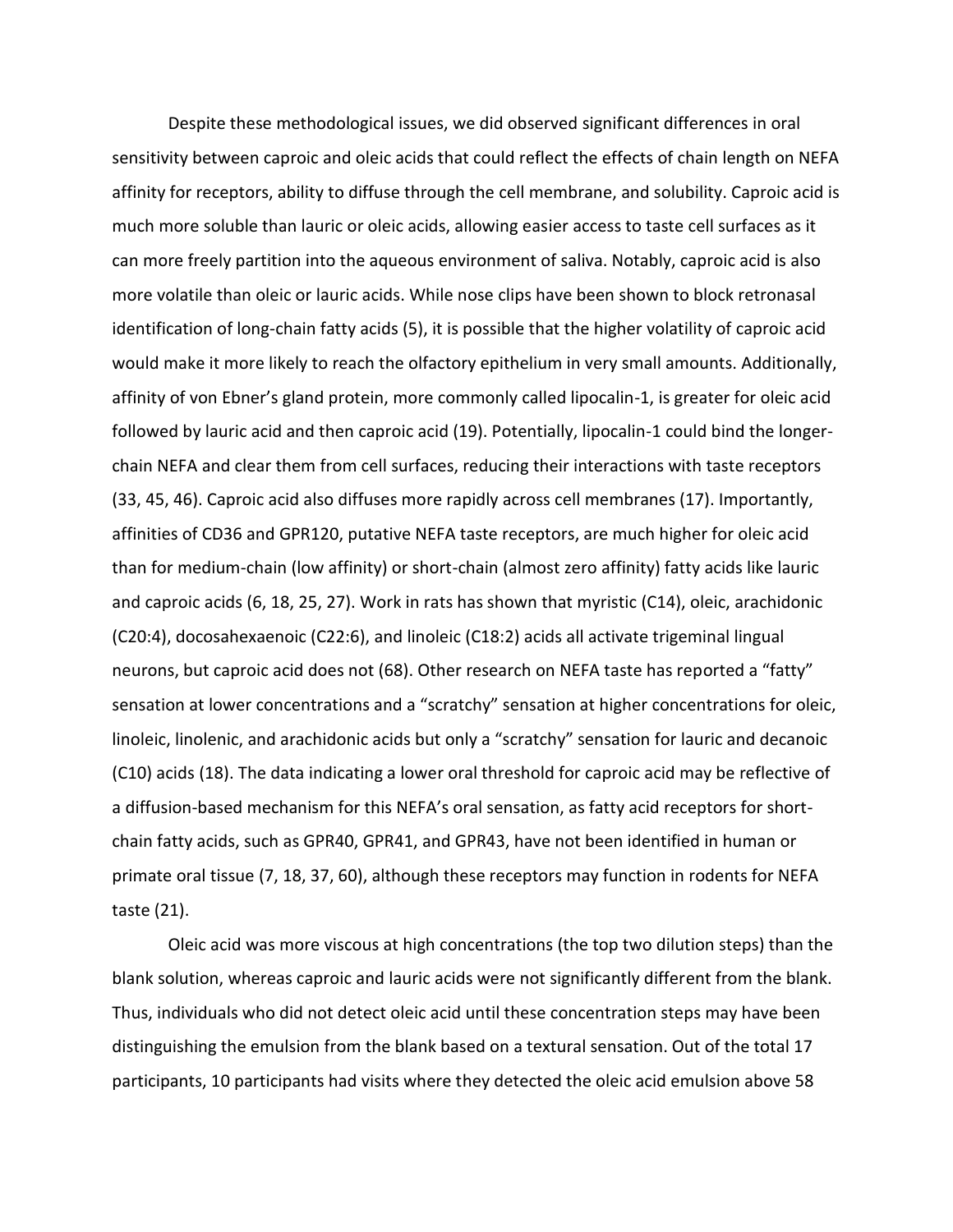mM (1.58%, two quarter-logarithmic dilutions below maximum; the concentration at which the difference in viscosity from the blank was eliminated). However, only five participants had a mean threshold above 58 mM. Most NEFA taste studies have reported average taste thresholds for oleic acid much below 58 mM, usually in the range of 0.5–4 mM (9, 18, 51–54). However, some studies have observed much higher mean or median thresholds, from 20 to 150 mM (40, 57, 58). Differences in the preparation of the emulsion could contribute greatly to these observed differences between studies (44). Few studies have actually reported information on viscosity of the emulsions and blanks or data on emulsion stability. Without this information, it is unclear whether or not participants may have detected the higher concentrations of NEFA orally through a textural sensation. However, the differences observed in our analysis of oleic acid emulsion compared with blank, while significant, were small: 20 compared with 35 mPa·s (similar to 55% and 59% sucrose in water at room temperature) at low shear rates and 10 compared with 14 mPa·s (similar to 46% and 50% sucrose in water at room temperature) at high shear rates (22). While there is some evidence that humans can distinguish between these viscosities, the data available are from a sorting task and the solutions used had greater differences than those found between the oleic acid emulsion at 5% (186 mM) and blank solution in the present study (50). Consequently, while some participants may have been able to distinguish a textural difference in our samples, it is unlikely that this was the dominant sensation for most participants. Viscosity of emulsions can increase when mixed with saliva, although this effect varies among individuals and can be mitigated by the addition of carbohydrate gums (62, 64).

In the qualitative data collected at the end of each threshold test, irritancy/burning sensations were reported to be the dominant quality of lauric acid on 50 visits, of caproic acid on 32 visits, and of oleic acid on only 10 visits (total of 119 visits per NEFA). Notably, participants were not asked to describe the level of irritancy of each NEFA but rather were only asked to report the dominant sensation. Thus, it is not possible to determine with certainty whether lauric or caproic acids were sensed as more irritating than oleic acid. Nonetheless, the stronger irritant quality of lauric acid compared with caproic and oleic acids has also been noted in skin tests, although concentrations tested were higher than physiologically relevant for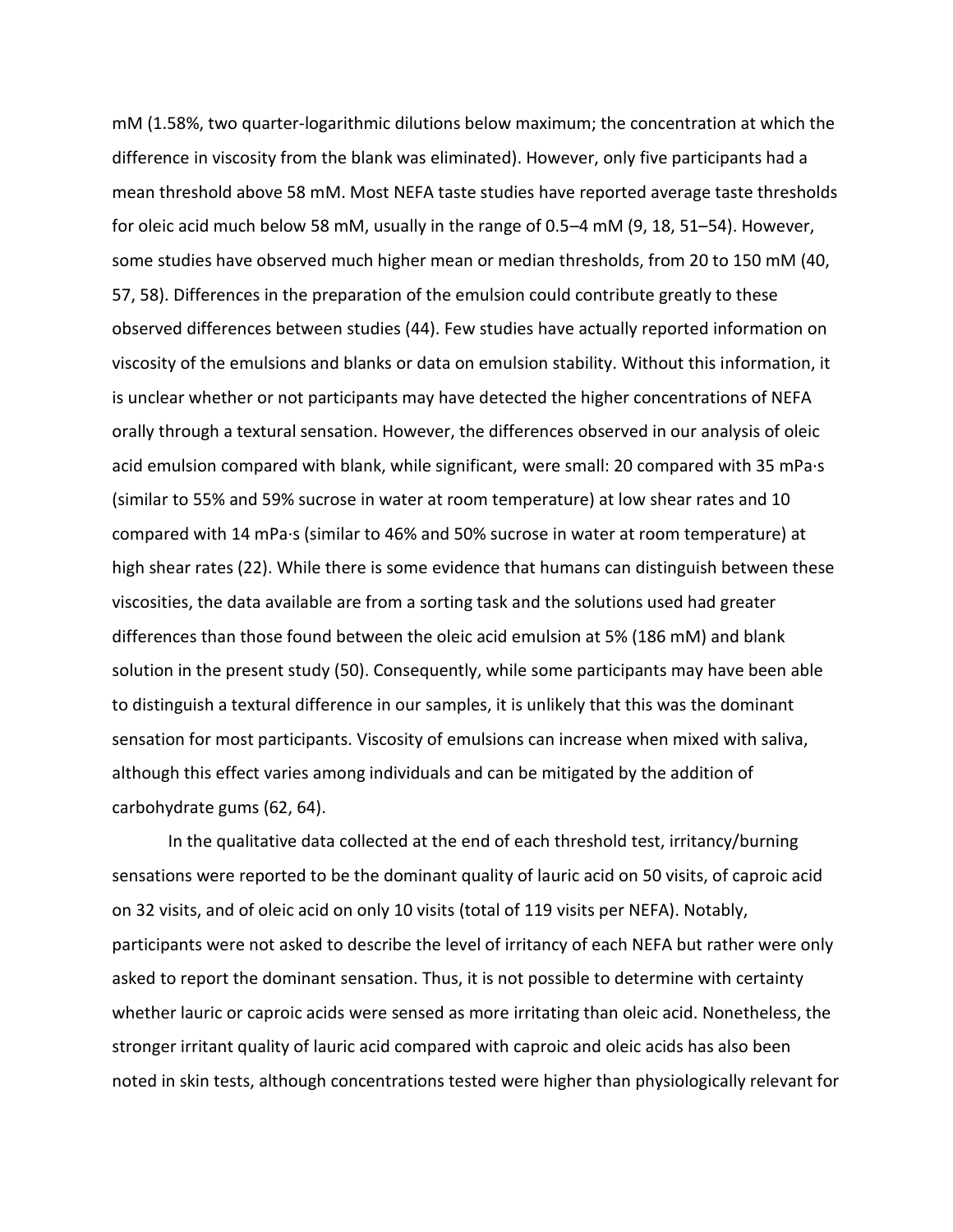an intraoral sensory cue (0.5–1 M) (32, 43, 55). Many compounds have both taste and irritant qualities, and usually detection thresholds for taste are lower than for irritation (23). Increased solubility of the caproic or lauric acids, compared with oleic acid, would also increase access of these NEFA to nociceptors conveying irritant sensation. Potentially, fatty acids such as lauric acid may interact with both the gustatory system and trigeminal system, as discussed in another NEFA taste study (18). Additionally, the temperature at which the NEFA was tested may have contributed to their potency as irritants. Previous work has indicated that the sensation of chemical burn of capsaicin, a transient receptor potential vanilloid 1 agonist, increases with increasing temperature (24), and monoglycerides are also known to activate transient receptor potential vanilloid 1 (28). Thus, while it was necessary to test the samples at 49°C due to the solid nature of lauric acid at room temperature, this may have increased the irritant qualities of the NEFA.

In the present study, lauric acid had a large number of right-censored thresholds, meaning on these study visits the participant never had three sequential, correct identifications of the NEFA sample. With lauric acid, four participants had two or fewer visits where a threshold was successfully obtained, whereas oleic acid had only two participants and caproic acid zero participants with two or fewer successful threshold visits. While in the data analysis we interpreted this to mean the threshold for the NEFA was greater than the range of concentrations tested, for lauric acid in particular this was likely not the case. Rather, the chemestetic sensation of lauric acid was difficult to clear from the oral cavity. When questioned about how they were making the decision of which sample seemed different, all participants who were unable to identify lauric acid reported they experienced a lingering burning, irritating, or spicy sensation from all samples, not just the NEFA sample. As the blank samples were the same for all visits and NEFA types, the burning sensation must be attributable to lauric acid. Lauric acid thus may have lingering trigeminal qualities, particularly at warmer temperatures, which may mask or overwhelm any potential NEFA taste. Additionally, lauric acid melts at 44°C (38a), which is above body temperature. Potentially, lauric acid could be solidifying in the mouth during taste testing, leading to deposition on the oral surfaces. When individuals who had five or more "no threshold" visits for lauric acid were removed from the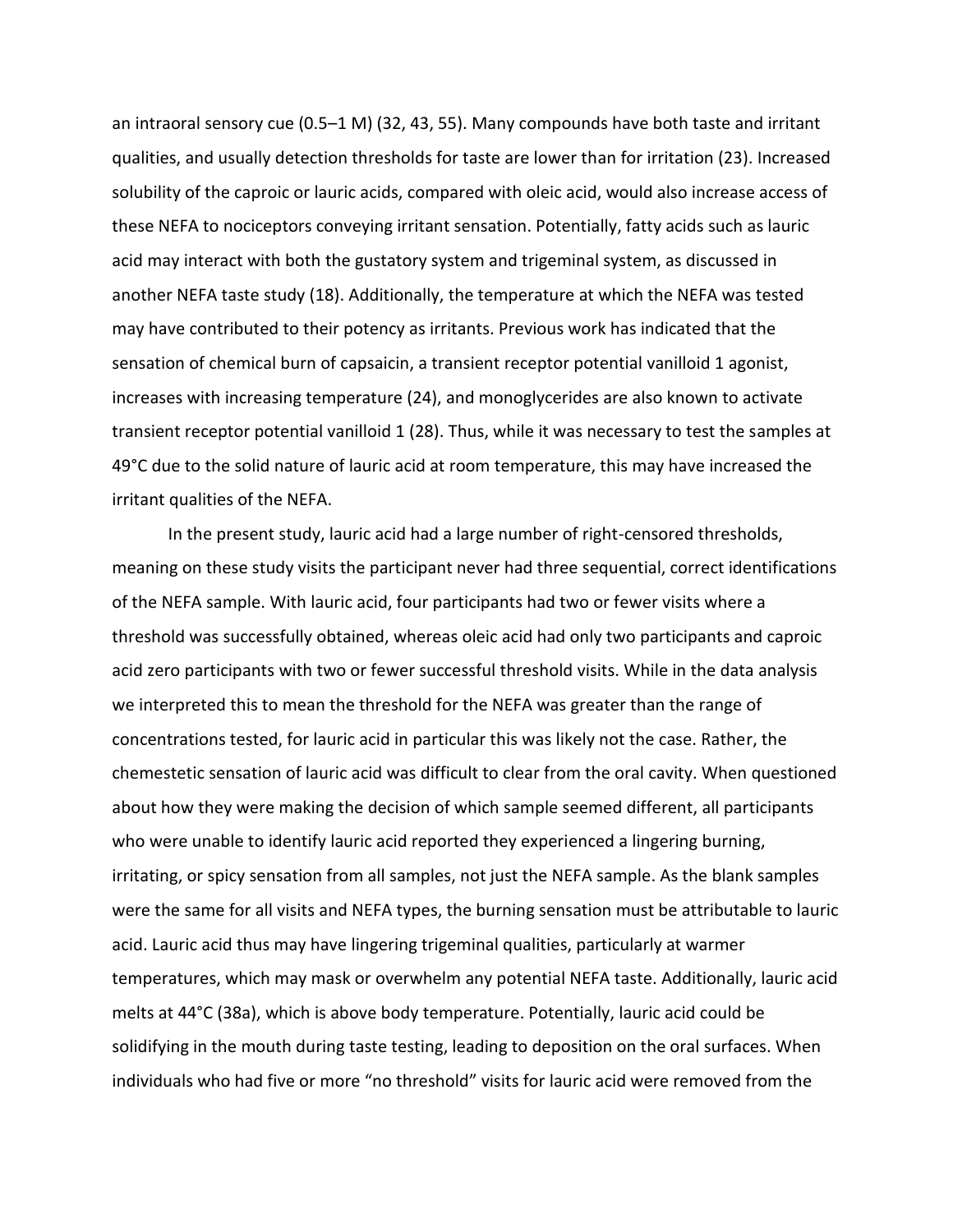analysis (leaving n - 13), mean oral thresholds for lauric acid were significantly lower than for oleic acid (P = 0.0143) and the observation of caproic acid thresholds lower than oleic acids was maintained ( $P = 0.0076$ ). Thresholds for caproic and lauric acids were still not significantly different. Similar trends were observed when all no threshold visits for lauric acid, where irritancy was reported, were removed. This could be a truer representation of the relationships among oral taste threshold for these NEFA. It may be better to remove, or analyze separately, individuals who experience a dominant burning sensation from further analysis of NEFA taste, as the irritancy sensation is not experienced among all NEFA equally. However, to accomplish this, participants may need more training to accurately identify and distinguish trigeminal and gustatory sensations.

The observed taste thresholds in our study are markedly higher for oleic and lauric acids than in other studies, including some studies from our own laboratory. Many studies have reported thresholds in the millimolar range and below (9, 18, 35, 36, 51–54), but there are reports of thresholds closer to the ranges observed in the present study or even some participants unable to detect the NEFA above 100 mM (10, 57, 58). Much of this variability could be explained by the preparation of the vehicle or by actual differences in sensitivity among subjects studied. The carbohydrate gums used in all studies will vary by source, and preparation methods could also lead to different emulsion characteristics. For reviews of how sample preparation and individual variability could influence NEFA taste studies, see Refs. 44 and 59.

#### Learning effects

The lack of learning effects observed in our data compared with other studies may be due to several factors. First, participants were not all naïve to the testing procedure. Screening criteria required that participants not have been in a NEFA taste study only within the previous 6 mo; thus, some participants may have had previous experience with the method and NEFA taste. Published work demonstrating the learning effect with oleic acid taste thresholds was conducted entirely with naïve participants (personal communication). Additionally, learning effects may differ across fatty acids.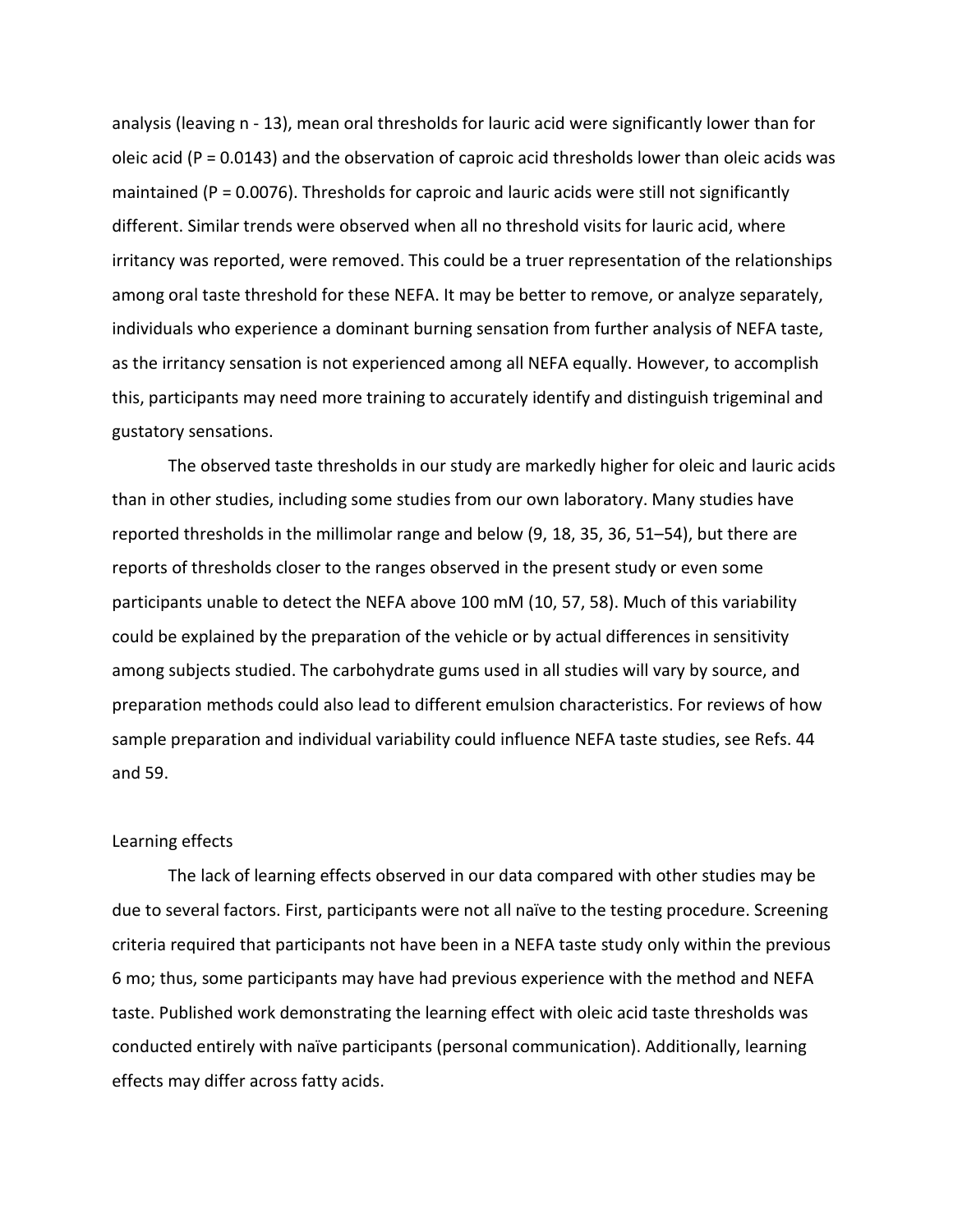Physical properties of NEFA and mineral oil emulsions

The larger droplet sizes for mineral oil compared with oleic acid or mineral oil plus oleic acid emulsions were expected, as NEFA can form micelles (31) and mineral oil, a mixture of alkanes lacking any hydrophilic moieties, cannot. The observed decrease in particle size of mineral oil emulsions with addition of oleic acid was also expected, as oleic acid would function as a surfactant. Mineral oil has been used in many NEFA taste studies with the intent to mask lubricity contributions of NEFA (8, 9, 18, 35, 36, 51–54). Lubricity is the decrease in friction caused by a substance and is a tribological property, reflecting thin film rheological behavior. However, whether mineral oil is effectively achieving the goal of masking lubricity has not been studied. Indeed, the study often cited for the need of a lubricity control (41) in NEFA taste studies only hypothesizes, rather than actually tests, that a property such as lubricity could be an oral cue to the presence of an oil.

Fats do indeed act as lubricants in the oral cavity, but to do so, the emulsified droplets must shear and spread across the oral surface. Coalescence of lipid droplets (small droplets combining into large droplets) can lead to greater lubricity in the oral cavity (14, 15), whereas flocculation of droplets (droplets that adhere together but do not combine into a larger single droplet) contributes to oral perception of thickness rather than to lubricity (61). As observed in particle size data in the present study, mineral oil and oleic acid form different emulsions. While the ability to detect the mineral oil emulsion was used in our study to eliminate textural discriminators of emulsions, we cannot be certain that mineral oil and oleic acid emulsions would have been detected by the same oral mechanism. The creaming and larger particle sizes observed in the mineral oil samples indicate these emulsions are much less stable than the oleic acid emulsions. Thus, it is possible that the mineral oil emulsions were detected by some individuals orally due to increases in perceived thickness from saliva-induced flocculation (13– 15). Published data have indicated that emulsions varying in average droplet size from 0.5 to 6 μm are not rated substantially differently for mouthfeel attributes (63). However, this study did not examine larger particle sizes and also did not try to mask the texture of the emulsion by adding carbohydrate gums. In the present study, the specific textural contributions of NEFA to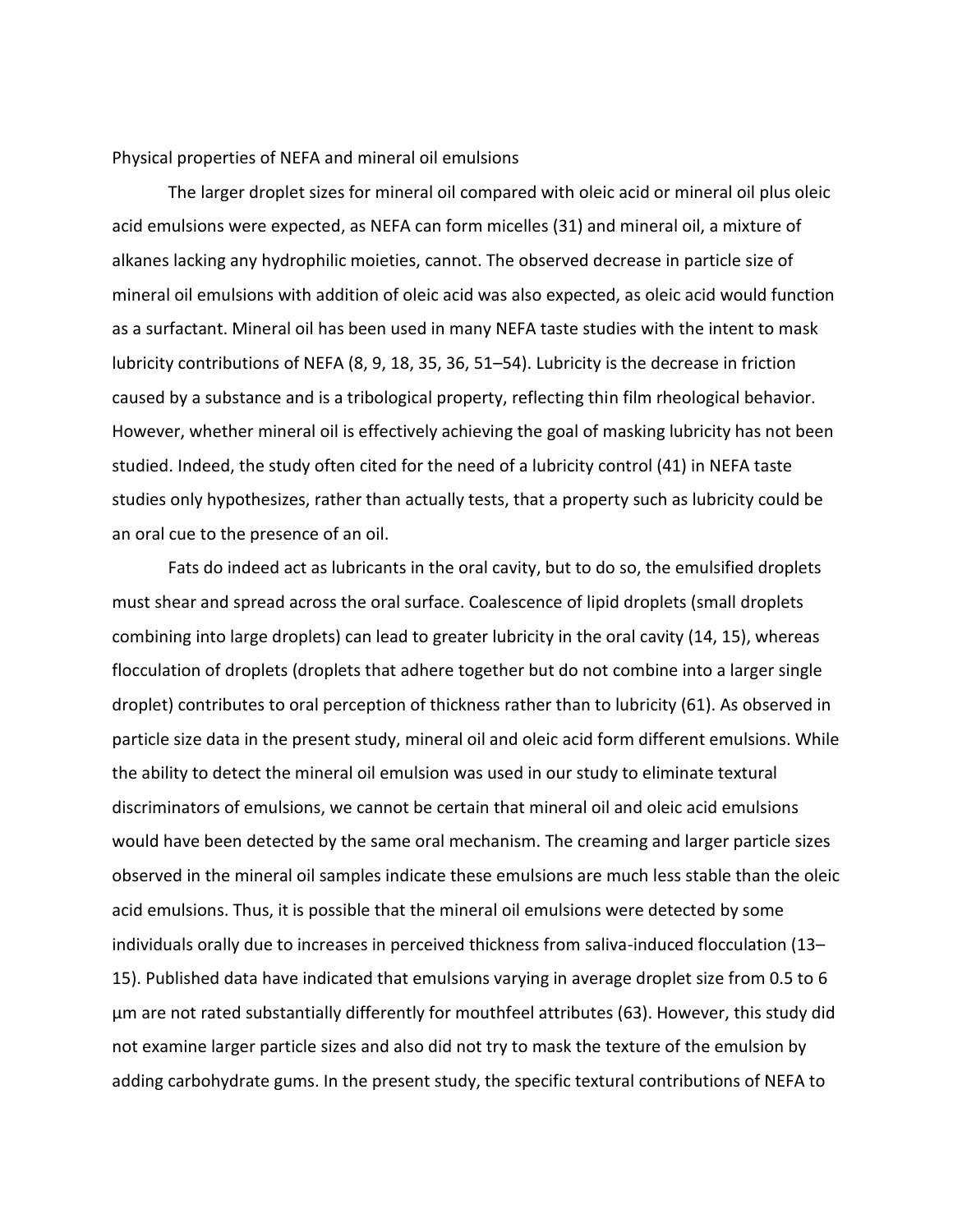emulsions and the effectiveness of using mineral oil as a masking agent are still unclear. However, the instability of mineral oil-only emulsions should be of great concern. Potentially, the creaming would not only affect the textural sensation of the mineral oil-only emulsion but could also affect the release of tastants and odorants from the emulsions. Some may have greater affinity for the oil droplets that rise to the cream layer and others to the more aqueous phase. While no creaming was observed in the 5% mineral oil plus 5% oleic acid emulsion, the physical distribution of the NEFA with the oil in this system could still potentially affect tastant partitioning from the emulsion, to saliva, to taste cell surfaces. At a minimum, studies using mineral oil should confirm that the emulsions are stable and that NEFA are distributed evenly before and after making dilutions to use for taste experiments. Additionally, caution should be used with adding mineral oil to the blank, as this emulsion creamed very quickly. Uneven distribution of mineral oil in the blank could potentially contribute to even larger rheological and droplet size differences compared with emulsions containing NEFA. More work should be conducted to determine the implications of adding nonnutritive lipid such as mineral oil to the blank solution for NEFA taste testing, and a better understanding of textural contributions of NEFA is still desirable.

# 1. Conclusions

Humans are more sensitive to caproic acid than oleic acid orally, with lauric acid intermediate but not statistically significantly different from either of these other two NEFA in the present trial. Habitual fat intake had no effect on oral taste thresholds for any of the NEFA tested; however, the analysis was only conducted using a food frequency questionnaire, where high consumption of high fat foods may be regarded as socially undesirable, leading to underreporting. Further analysis of NEFA taste thresholds using a controlled study where the previous meal or meals are provided would be valuable. The greater sensitivity to caproic acid may be due to the shorter chain length, and thus increased solubility and faster diffusion across the cell membrane, with this NEFA compared with oleic acid. Orally, NEFA are sensed both as tastants and irritants. Which of these is the dominant sensation, particularly for lauric acid, remains unclear. Furthermore, the mechanism for sensing caproic acid is also unclear as it has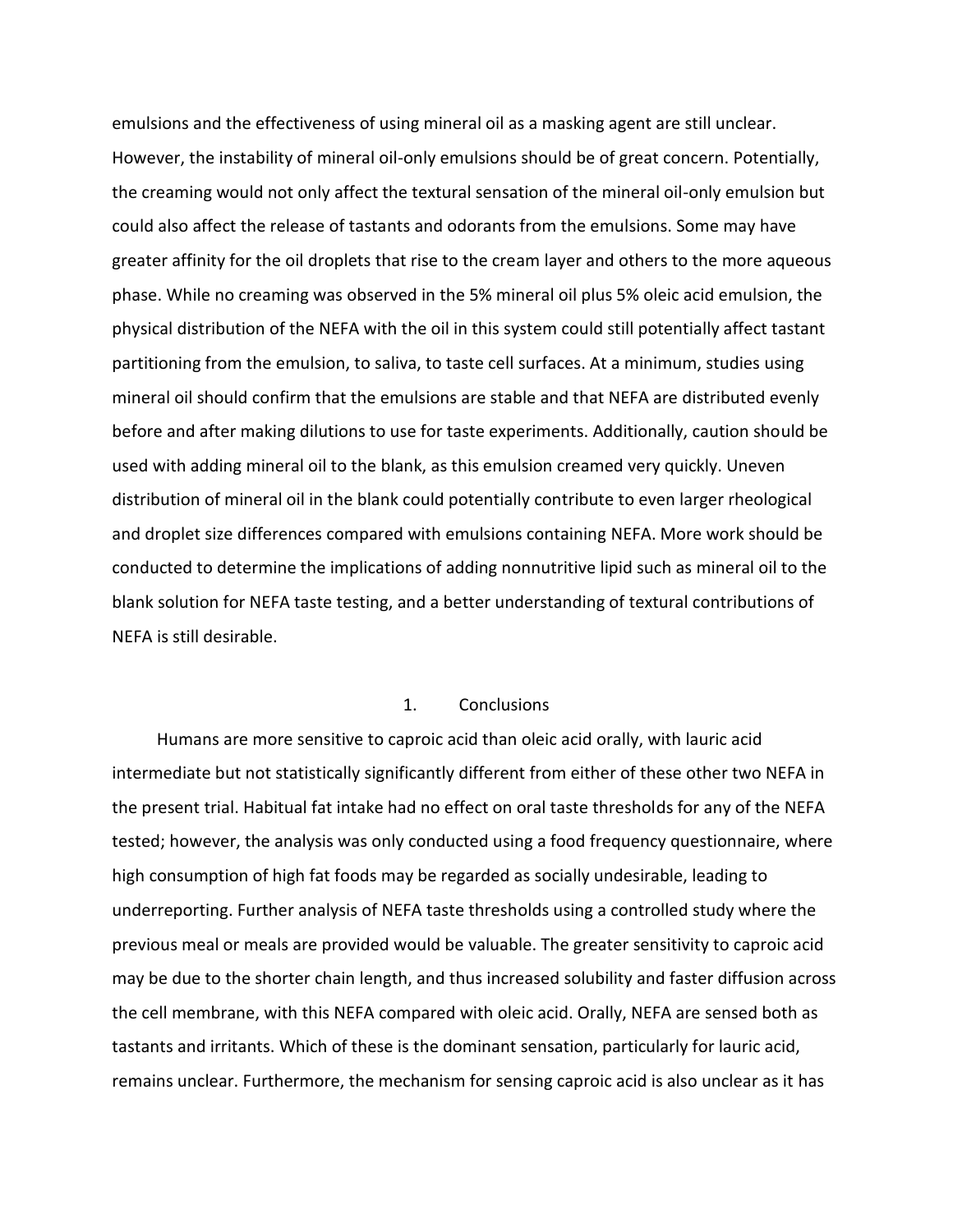not been demonstrated to activate either trigeminal or taste receptors. Participants did not appear to be detecting textural attributes of any of the NEFA tested except perhaps at higher concentrations of oleic acid. Use of mineral oil in NEFA taste testing should be approached cautiously, as this lipid forms unstable emulsions that could lead to discernable textural sensations for a small percentage of individuals.

# 7. Acknowledgments

The authors thank Dr. Ganesan Narsimhan and Laura Zimmerer for the use of and training on the Mastersizer 2000, Dr. Osvaldo Campanella for the use of the ARG2 rheometer, and Dr. Bruce Craig for the assistance in statistical analysis.

# 8. Grants

Funding for this work was provided through United States Department of Agriculture Hatch Grant 208684.

# 9. Disclosures

No conflicts of interest, financial or otherwise, are declared by the author(s).

# 10. Author Contributions

Author contributions: C.A.R. and R.D.M. conception and design of research; C.A.R. performed experiments; C.A.R. analyzed data; C.A.R. and R.D.M. interpreted results of experiments; C.A.R. prepared figures; C.A.R. drafted manuscript; C.A.R. and R.D.M. edited and revised manuscript; C.A.R. and R.D.M. approved final version of manuscript.

# 11. References

- 1. The Merck Index. Whitehouse Station, NJ. : Merck & Co, Inc. Accessed online at http://themerckindex.cambridgesoft.com/ 10 March 2014, 2006.
- 2. Beare-Rogers J, Dieffenbacher A, and Holm JV. Lexicon of lipid nutrition. Pure Appl Chem 73: 685-744, 2001.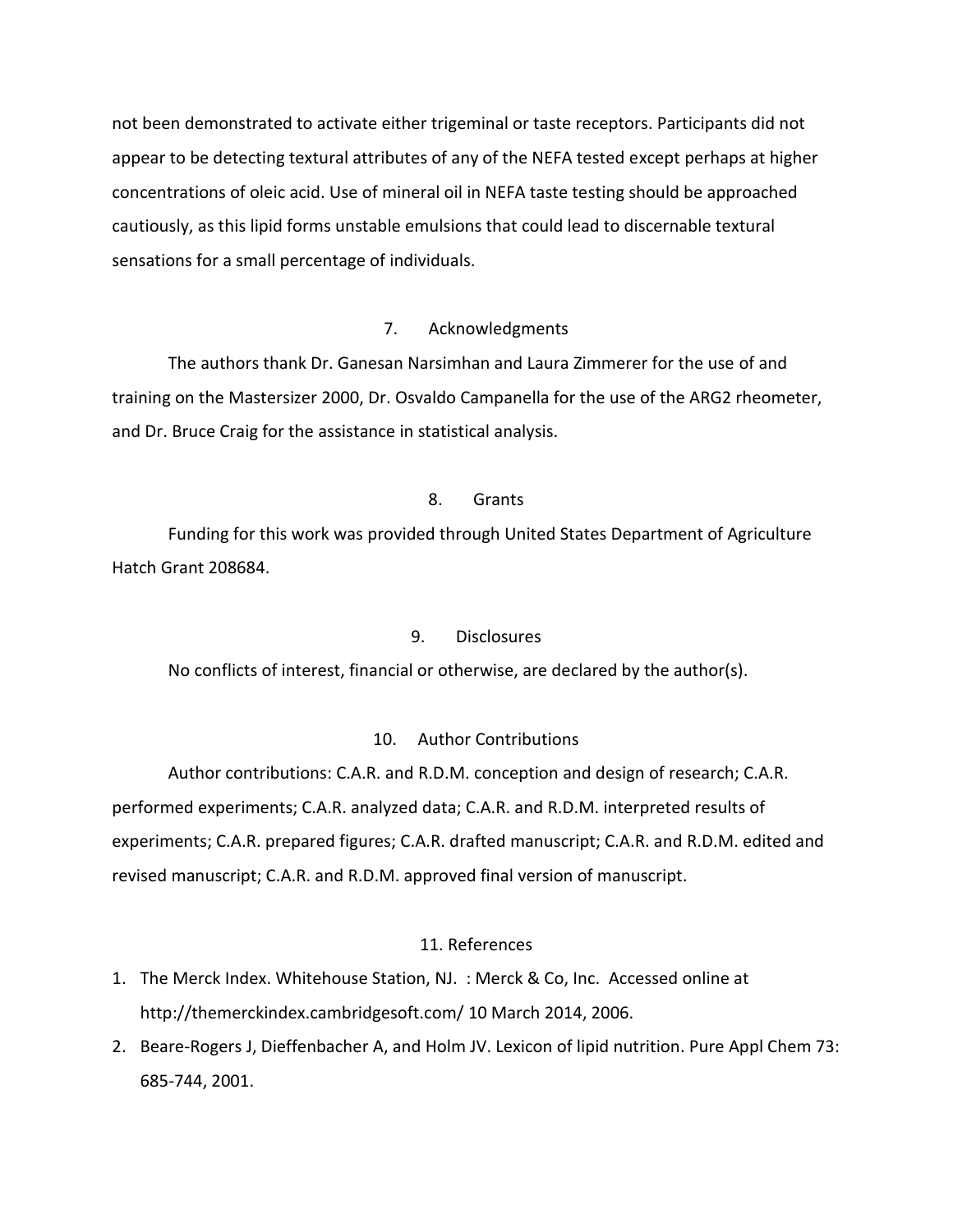- 3. Berglund L, Lefevre M, Ginsberg HN, Kris-Etherton PM, Elmer PJ, Stewart PW, Ershow A, Pearson TA, Dennis BH, Roheim PS, Ramakrishnan R, Reed R, Stewart K, and Phillips KM. Comparison of monounsaturated fat with carbohydrates as a replacement for saturated fat in subjects with a high metabolic risk profile: studies in the fasting and postprandial states. Am J Clin Nutr 86: 1611-1620, 2007.
- 4. Block G, Gillespie C, Rosenbaum EH, and Jenson C. A rapid food screener to assess fat and fruit and vegetable intake. Am J Prev Med 18: 284-288, 2000.
- 5. Bolton B and Halpern BP. Orthonasal and retronasal but not oral-cavity-only discrimination of vapor-phase fatty acids. Chem Senses 35: 229-238, 2010.
- 6. Briscoe CP, Tadayyon M, Andrews JL, Benson WG, Chambers JK, Eilert MM, Ellis C, Elshourbagy NA, Goetz AS, Minnick DT, Murdock PR, Sauls HR, Shabon U, Spinage LD, Strum JC, Szekeres PG, Tan KB, Way JM, Ignar DM, Wilson S, and Muir AI. The orphan G proteincoupled receptor GPR40 is activated by medium and long chain fatty acids. J Biol Chem 278: 11303-11311, 2003.
- 7. Brown AJ, Jupe S, and Briscoe CP. A family of fatty acid binding receptors. DNA and cell biology 24: 54-61, 2005.
- 8. Chale-Rush A, Burgess JR, and Mattes RD. Evidence for human orosensory (taste ?) sensitivity to free fatty acids. Chem Senses 32: 423-431, 2007.
- 9. Chale-Rush A, Burgess JR, and Mattes RD. Multiple routes of chemosensitivity to free fatty acids in humans. Am J Physiol-Gastroint Liver Physiol 292: G1206-G1212, 2007.
- 10. Chevrot M, Passilly-Degrace P, Ancel D, Bernard A, Enderli G, Gomes M, Robin I, Issanchou S, Verges B, Nicklaus S, and Besnard P. Obesity interferes with the orosensory detection of long-chain fatty acids in humans. Am J Clin Nutr 99: 975-983, 2014.
- 11. Cook SI and Sellin JH. Review article: short chain fatty acids in health and disease. Aliment Pharm Therap 12: 499-507, 1998.
- 12. den Besten G, van Eunen K, Groen AK, Venema K, Reijngoud DJ, and Bakker BM. The role of short-chain fatty acids in the interplay between diet, gut microbiota, and host energy metabolism. J Lipid Res 54: 2325-2340, 2013.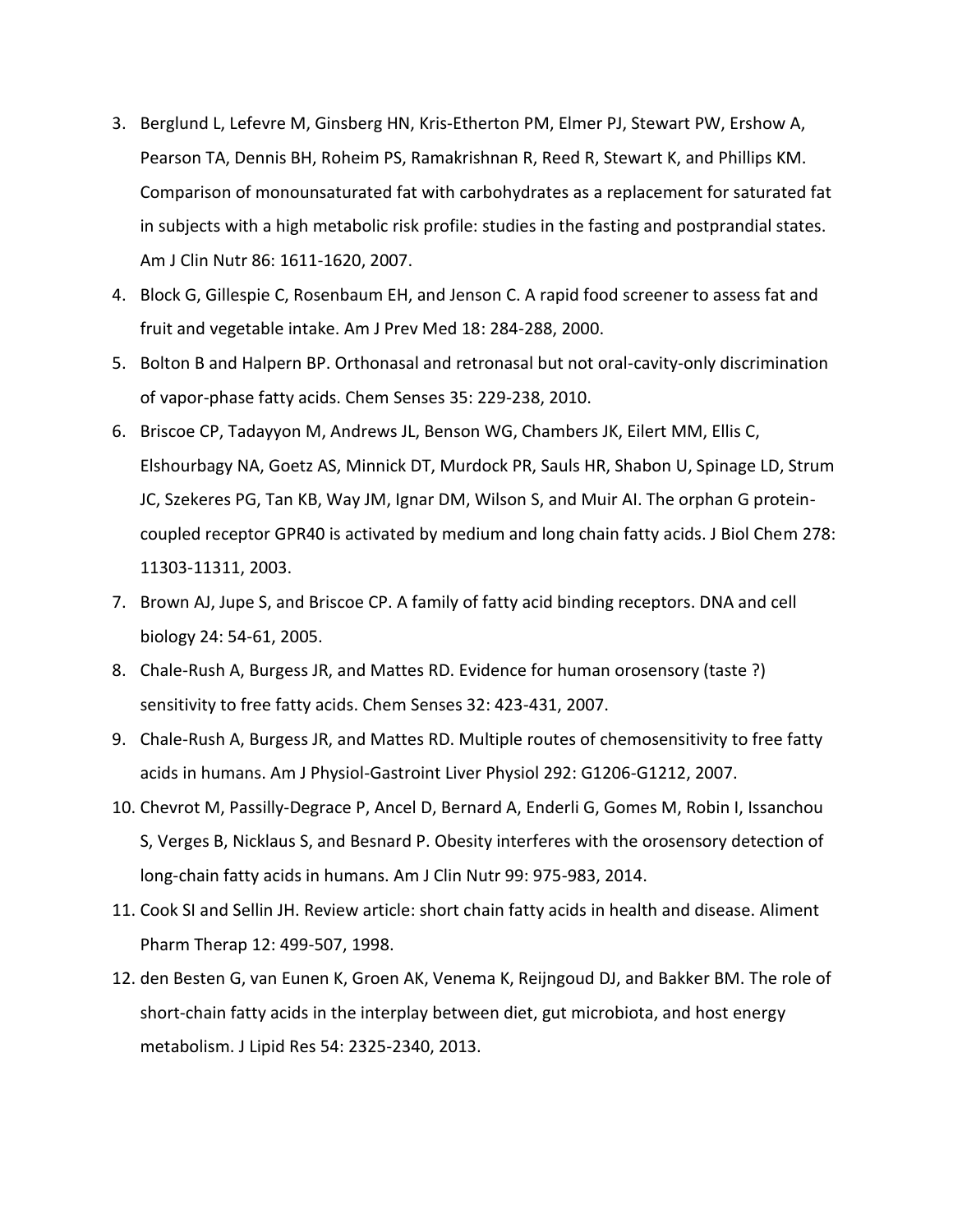- 13. Dresselhuis DM, de Hoog EHA, Stuart MAC, Vingerhoeds MH, and van Aken GA. The occurrence of in-mouth coalescence of emulsion droplets in relation to perception of fat. Food Hydrocolloids 22: 1170-1183, 2008.
- 14. Dresselhuis DM, Klok HJ, Stuart MAC, de Vries RJ, van Aken GA, and de Hoog EHA. Tribology of o/w emulsions under mouth-like conditions: Determinants of friction. Food Biophys 2: 158-171, 2007.
- 15. Dresselhuis DM, Stuart MAC, van Aken GA, Schipper RG, and de Hoog EHA. Fat retention at the tongue and the role of saliva: Adhesion and spreading of 'protein-poor' versus 'proteinrich' emulsions. J Colloid Interface Sci 321: 21-29, 2008.
- 16. Engler MM and Engler MB. Omega-3 fatty acids Role in cardiovascular health and disease. J Cardiovasc Nurs 21: 17-24, 2006.
- 17. Evtodienko VY, Kovbasnjuk ON, Antonenko YN, and Yaguzhinsky LS. Effect of the alkyl chain length of monocarboxylic acid on the permeation through bilayer lipid membranes. Biochim Biophys Acta-Biomembr 1281: 245-251, 1996.
- 18. Galindo MM, Voigt N, Stein J, van Lengerich J, Raguse JD, Hofmann T, Meyerhof W, and Behrens M. G Protein-Coupled Receptors in Human Fat Taste Perception. Chem Senses 37: 123-139, 2012.
- 19. Gasymov OK, Abduragimov AR, Yusifov TN, and Glasgow BJ. Binding studies of tear lipocalin: the role of the conserved tryptophan in maintaining structure, stability and ligand affinity. Biochim Biophys Acta-Protein Struct Molec Enzym 1433: 307-320, 1999.
- 20. Gilbertson TA and Khan NA. Cell signaling mechanisms of oro-gustatory detection of dietary fat: Advances and challenges. Prog Lipid Res 53: 82-92, 2014.
- 21. Gilbertson TA, Yu T, and Shah BP. Gustatory mechanisms for fat detection. In: Fat Detection: Taste, Texture, and Post Ingestive Effects, edited by Montmayeur JP and Le Coutre J. Boca Raton: CRC Press, 2010, p. 83-104.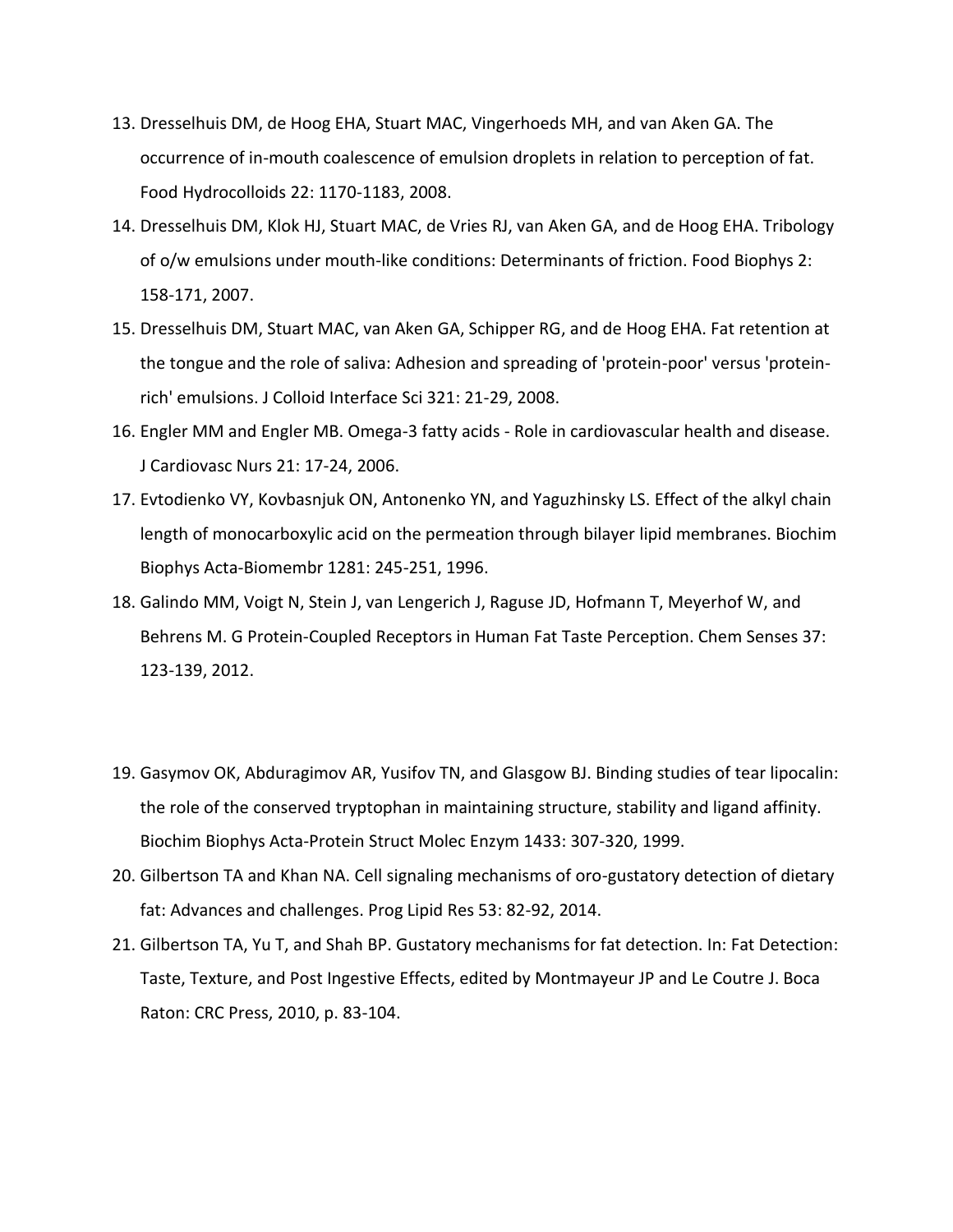- 22. Golden PE, Hardy RC, Snyder CF, Swindells JF, and United S. Viscosities of sucrose solutions at various temperatures: tables of recalculated values. Washington, D. C.: U.S. Dept. of Commerce, National Bureau of Standards, 1958.
- 23. Green BG. Chemesthesis: Pungency as a component of flavor. Trends Food Sci Technol 7: 415-423, 1996.
- 24. Green BG. Sensory interactions between capsaicin and temperature in the oral cavity. Chem Senses 11: 371-382, 1986.
- 25. Hajri T and Abumrad NA. Fatty acid transport across membranes: Relevance to nutrition and metabolic pathology. Annu Rev Nutr 22: 383-415, 2002.
- 26. Hijova E and Chmelarova A. Short chain fatty acids and colonic health. Bratislavske lekarske listy 108: 354-358, 2007.
- 27. Hirasawa A, Tsumaya K, Awaji T, Katsuma S, Adachi T, Yamada M, Sugimoto Y, Miyazaki S, and Tsujimoto G. Free fatty acids regulate gut incretin glucagon-like peptide-1 secretion through GPR120. Nat Med 11: 90-94, 2005.
- 28. Iwasaki Y, Saito O, Tanabe M, Inayoshi K, Kobata K, Uno S, Morita A, and Watanabe T. Monoacylglycerols activate capsaicin receptor, TRPV1. Lipids 43: 471-483, 2008.
- 29. Jakobsen MU, O'Reilly EJ, Heitmann BL, Pereira MA, Balter K, Fraser GE, Goldbourt U, Hallmans G, Knekt P, Liu S, Pietinen P, Spiegelman D, Stevens J, Virtamo J, Willett WC, and Ascherio A. Major types of dietary fat and risk of coronary heart disease: a pooled analysis of 11 cohort studies. Am J Clin Nutr 89: 1425-1432, 2009.
- 30. Kampf JP, Cupp D, and Kleinfeld AM. Different mechanisms of free fatty acid flip-flop and dissociation revealed by temperature and molecular species dependence of transport across lipid vesicles. J Biol Chem 281: 21566-21574, 2006.
- 31. Kanicky JR and Shah DO. Effect of premicellar aggregation on the pK(a) of fatty acid soap solutions. Langmuir 19: 2034-2038, 2003.
- 32. Kellum RE. Acne vulgaris Studies in pathogenesis Relative irritancy of free fatty acids from C2 to C16. Arch Dermatol 97: 722-&, 1968.
- 33. Kock K, Morley SD, Mullins JJ, and Schmale H. Denatonium Bitter-Tasting among Transgenic Mice Expressing Rat Von Ebners Gland Protein. Physiol Behav 56: 1173-1177, 1994.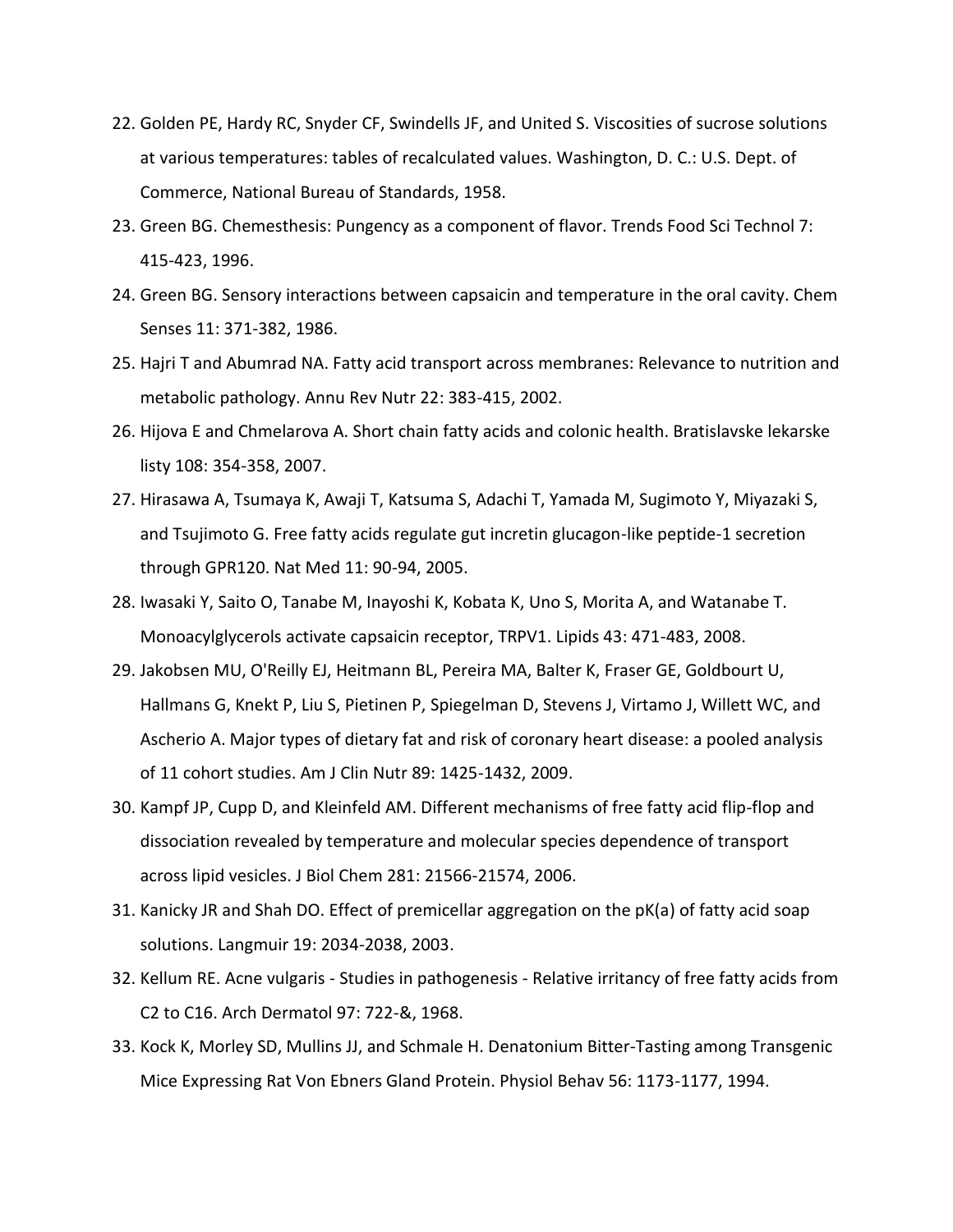- 34. Mata-Garcia M, Angulo O, and O'Mahony M. On warm-up. J Sens Stud 22: 187-193, 2007.
- 35. Mattes RD. Oral Detection of Short-, Medium-, and Long-Chain Free Fatty Acids in Humans. Chem Senses 34: 145-150, 2009.
- 36. Mattes RD. Oral Thresholds and Suprathreshold Intensity Ratings for Free Fatty Acids on 3 Tongue Sites in Humans: Implications for Transduction Mechanisms. Chem Senses 34: 415- 423, 2009.
- 37. Mau M, Mielenz M, Südekum KH, and Obukhov AG. Expression of GPR30 and GPR43 in oral tissues: deriving new hypotheses on the role of diet in animal physiology and the development of oral cancers. Journal of Animal Physiology and Animal Nutrition 95: 280- 285, 2011.
- 38. McKimmie RL, Easter L, and Weinberg RB. Acyl Chain Length, Saturation, and Hydrophobicity Modulate the Efficiency of Dietary Fatty Acid Absorption in Adult Humans. American journal of physiology Gastrointestinal and liver physiology, 2013.
- 39. Passilly-Degrace P, Chevrot M, Bernard A, Ancel D, Martin C, and Besnard P. Is the taste of fat regulated? Biochimie 96: 3-7, 2014.
- 40. Pepino MY, Love-Gregory L, Klein S, and Abumrad NA. The fatty acid translocase gene CD36 and lingual lipase influence oral sensitivity to fat in obese subjects. J Lipid Res 53: 561-566, 2012.
- 41. Ramirez I. Chemosensory similarities among oils: Does viscosity play a role? . Chem Senses 19: 155-168, 1994.
- 42. Rasmussen BM, Vessby B, Uusitupa M, Berglund L, Pedersen E, Riccardi G, Rivellese AA, Tapsell L, and Hermansen K. Effects of dietary saturated, monounsaturated, and n-3 fatty acids on blood pressure in healthy subjects. Am J Clin Nutr 83: 221-226, 2006.
- 43. Ray T and Kellum RE. Acne vulgaric Studies in pathogenesis Free fatty acid irritancy in patients with and without acne. J Invest Dermatol 57: 6-&, 1971.
- 44. Running CA, Mattes RD, and Tucker RM. Fat taste in humans: Sources of within- and between-subject variability. Prog Lipid Res 52: 438-445, 2013.
- 45. Schmale H, Ahlers C, Blaker M, Kock K, and Spielman AI. Perireceptor Events in Taste. In: Ciba Foundation Symposium 179 - Molecular Basis of Smell and Taste Transduction, edited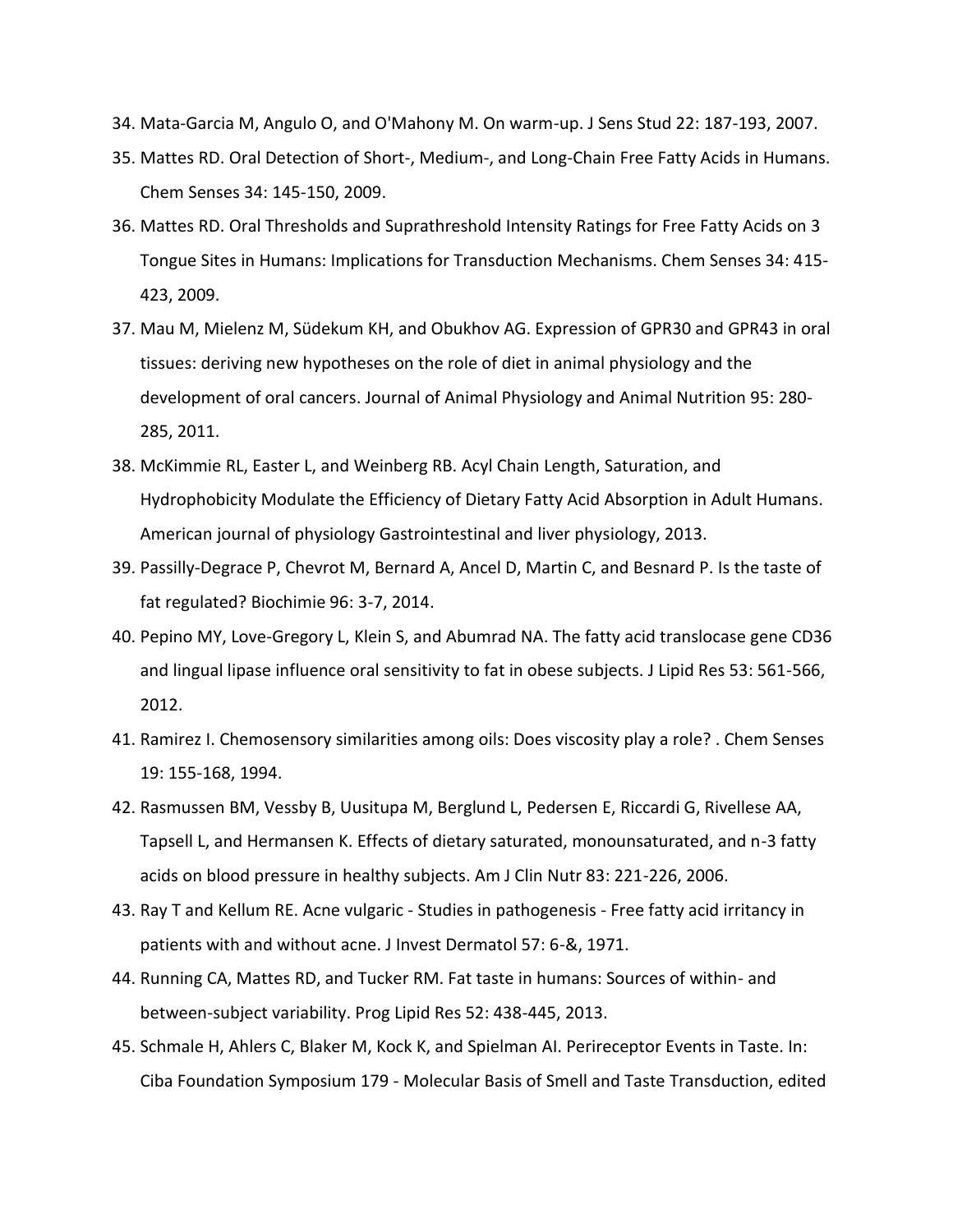by Chadwick D, Marsh J and Goode J. Chichester, UK: John Wiley & Sons, Ltd., 1993, p. 167- 185.

- 46. Schmale H, Holtgrevegrez H, and Christiansen H. Possible Role for Salivary-Gland Protein in Taste Reception Indicated by Homology to Lipophilic-Ligand Carrier Proteins. Nature 343: 366-369, 1990.
- 47. Sharma F and Sherman P. Identification of stimuli controlling the sensory evaluation of viscosity. II. Oral Methods. Journal of Texture Studies 4: 111-118, 1973.
- 48. Sharma F and Sherman P. Variation in stimuli associated with oral evaluation of the viscosities of glucose solutions. Journal of Texture Studies 4: 254-262, 1973.
- 49. Silletti E, Vingerhoeds MH, Van Aken GA, and Norde W. Rheological behavior of food emulsions mixed with saliva: Effect of oil content, salivary protein content, and saliva type. Food Biophys 3: 318-328, 2008.
- 50. Smith CH, Logemann JA, Burghardt WR, Carrell TD, and Zecker SG. Oral sensory discrimination of fluid viscosity. Dysphagia 12: 68-73, 1997.
- 51. Stewart JE, Feinle-Bisset C, Golding M, Delahunty C, Clifton PM, and Keast RSJ. Oral sensitivity to fatty acids, food consumption and BMI in human subjects. Br J Nutr 104: 145- 152, 2010.
- 52. Stewart JE and Keast RSJ. Recent fat intake modulates fat taste sensitivity in lean and overweight subjects. Int J Obes 36: 834-842, 2012.
- 53. Stewart JE, Newman LR, and Keast RSJ. Oral sensitivity to oleic acid is associated with fat intake and body mass index. Clin Nutr 30: 838-844, 2011.
- 54. Stewart JE, Seimon RV, Otto B, Keast RSJ, Clifton PM, and Feinle-Bisset C. Marked differences in gustatory and gastrointestinal sensitivity to oleic acid between lean and obese men. Am J Clin Nutr 93: 703-711, 2011.
- 55. Stillman MA, Maibach HI, and Shalita AR. Relative irritancy of free fatty acids of different chain length. Contact dermatitis 1: 65-69, 1975.
- 56. Stokes JR. 'Oral' Rheology. In: Food Oral Processing: Fundamentals of Eating and Sensory Perception, edited by Chen J and Engelen L. Chicester, West Sussex: John Wiley & Sons, 2012, p. 227-263.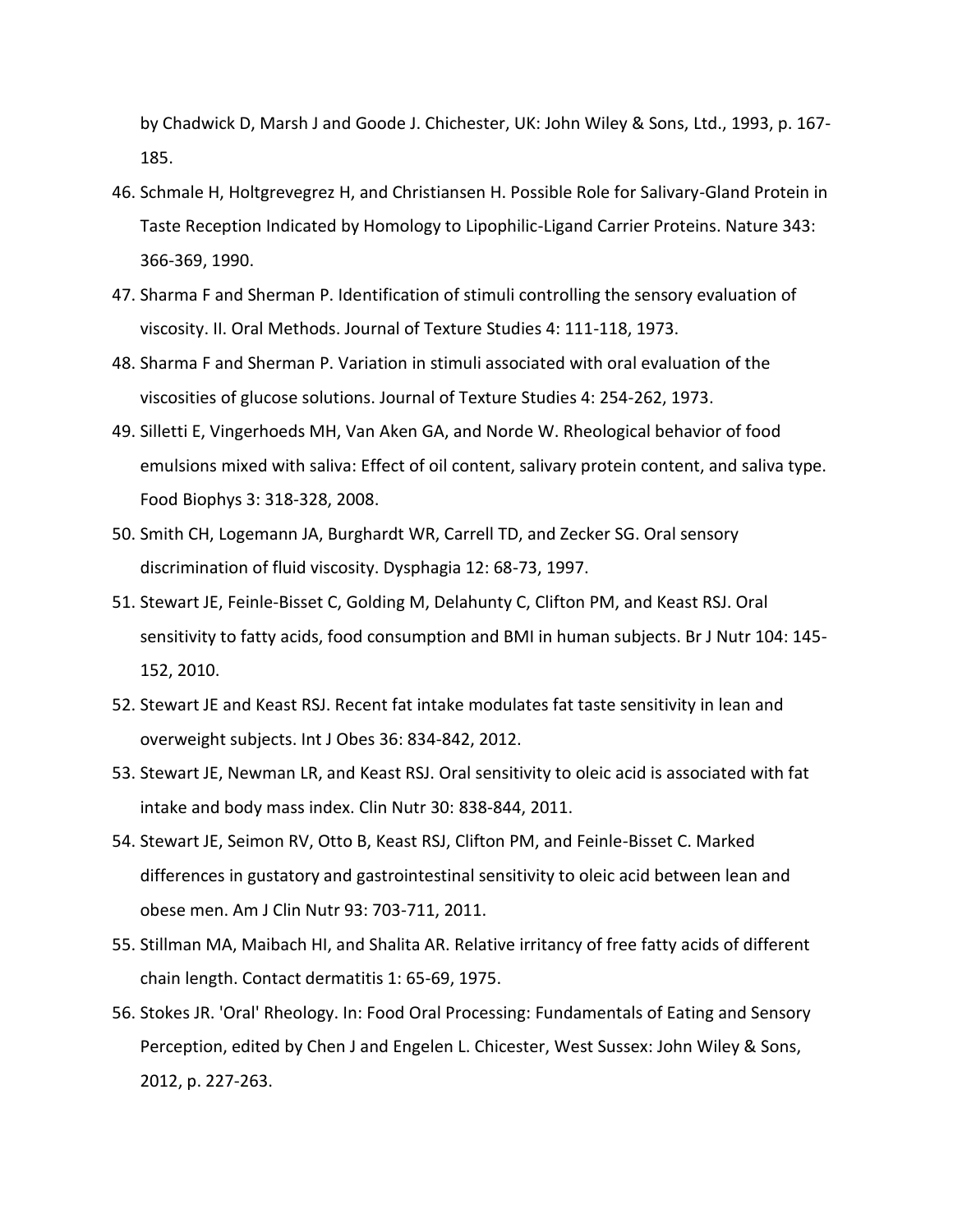- 57. Tucker RM, Edlinger C, Craig BA, and Mattes RD. Associations between BMI and fat taste sensitivity in humans. Chem Senses 39: 349-357, 2014.
- 58. Tucker RM and Mattes RD. Influences of Repeated Testing on Nonesterified Fatty Acid Taste. Chem Senses 38: 325-332, 2013.
- 59. Tucker RM, Mattes RD, and Running CA. Mechanisms and effects of "fat taste" in humans. Biofactors, 2014.
- 60. Ulven T. Short-chain free fatty acid receptors FFA2/GPR43 and FFA3/GPR41 as new potential therapeutic targets. Frontiers in endocrinology 3, 2012.
- 61. van Aken GA, Vingerhoeds MH, and de Wijk RA. Textural perception of liquid emulsions: Role of oil content, oil viscosity and emulsion viscosity. Food Hydrocolloids 25: 789-796, 2011.
- 62. Vingerhoeds MH, Blijdenstein TBJ, Zoet FD, and van Aken GA. Emulsion flocculation induced by saliva and mucin. Food Hydrocolloids 19: 915-922, 2005.
- 63. Vingerhoeds MH, de Wijk RA, Zoet FD, Nixdorf RR, and van Aken GA. How emulsion composition and structure affect sensory perception of low-viscosity model emulsions. Food Hydrocolloids 22: 631-646, 2008.
- 64. Vingerhoeds MH, Silletti E, de Groot J, Schipper RG, and van Aken GA. Relating the effect of saliva-induced emulsion flocculation on rheological properties and retention on the tongue surface with sensory perception. Food Hydrocolloids 23: 773-785, 2009.
- 65. Wolin MJ. Fermentation in the rumen and human large intestine. Science 213: 1463-1468, 1981.
- 66. Wong JM, de Souza R, Kendall CW, Emam A, and Jenkins DJ. Colonic health: fermentation and short chain fatty acids. Journal of clinical gastroenterology 40: 235-243, 2006.
- 67. Wood FW. Psychophysical studies on the consistency of liquid foods. In: S.C.I. Monograph: Rheology and Texture of Foodstuffs. London: Society of Chemical Industry, 1968.
- 68. Yu T, Shah BP, Hansen DR, Park-York M, and Gilbertson TA. Activation of oral trigeminal neurons by fatty acids is dependent upon intracellular calcium. Pflugers Archiv : European journal of physiology 464: 227-237, 2012.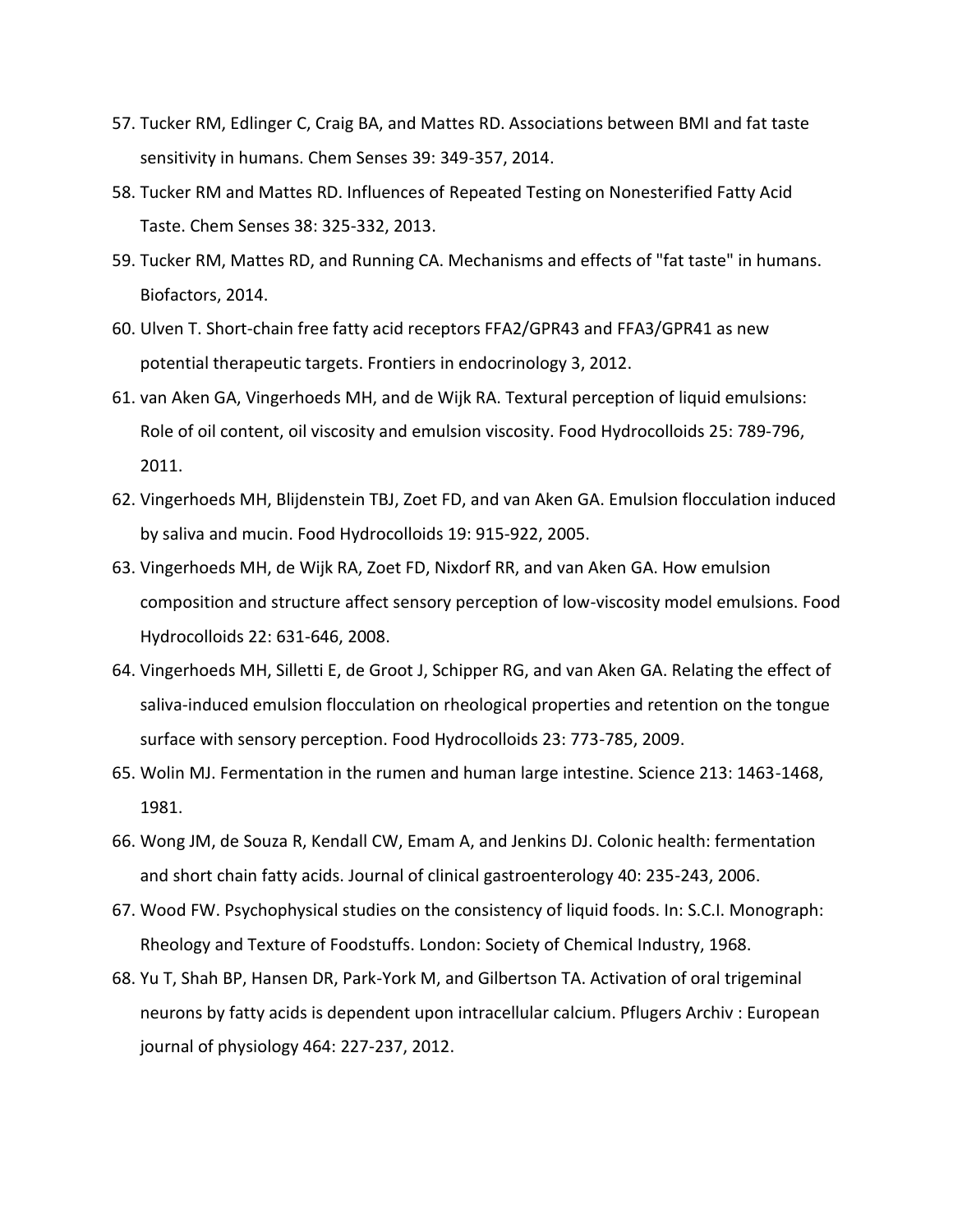

Figure 1: Particle size distributions of 5% (186 mM) (wt/wt) oleic acid emulsion, 5% (wt/wt) mineral oil plus 5% (186 mM) oleic acid emulsion, and 5% mineral oil emulsion.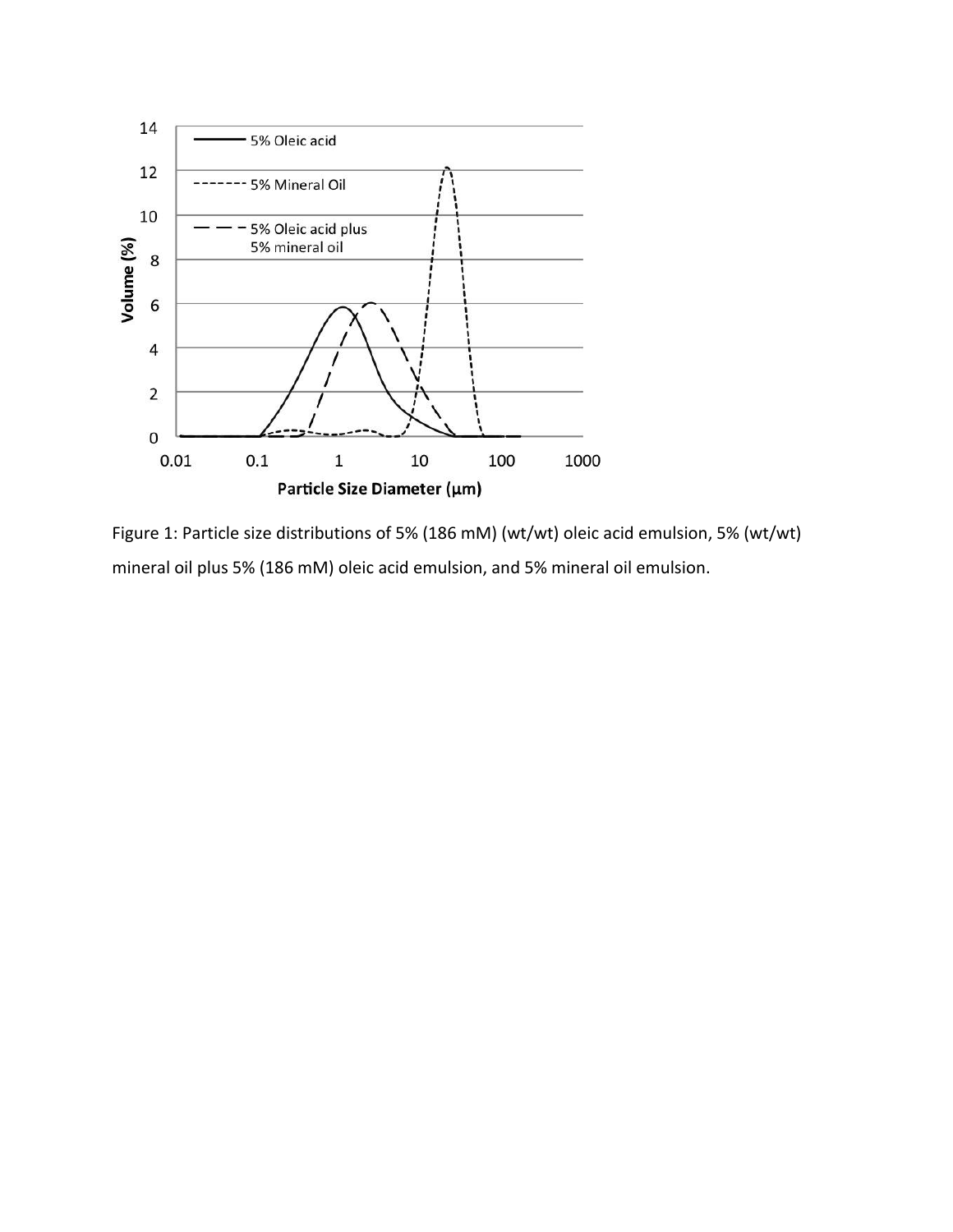

Figure 2: A) viscosities for 5% (186 mM) oleic acid plus 5% mineral oil (squares) and 5% mineral oil (+). \*P < 0.05. B) viscosities for 5% (186 mM) oleic acid (triangles), 1.58% (58 mM) oleic acid (circles), and the blank (diamonds). \*P < 0.05 for 5% oleic acid compared with the blank. C) viscosities for 0.137% (34 mM) caproic acid (squares), 0.708% (59 mM) lauric acid (X), and the blank (diamonds).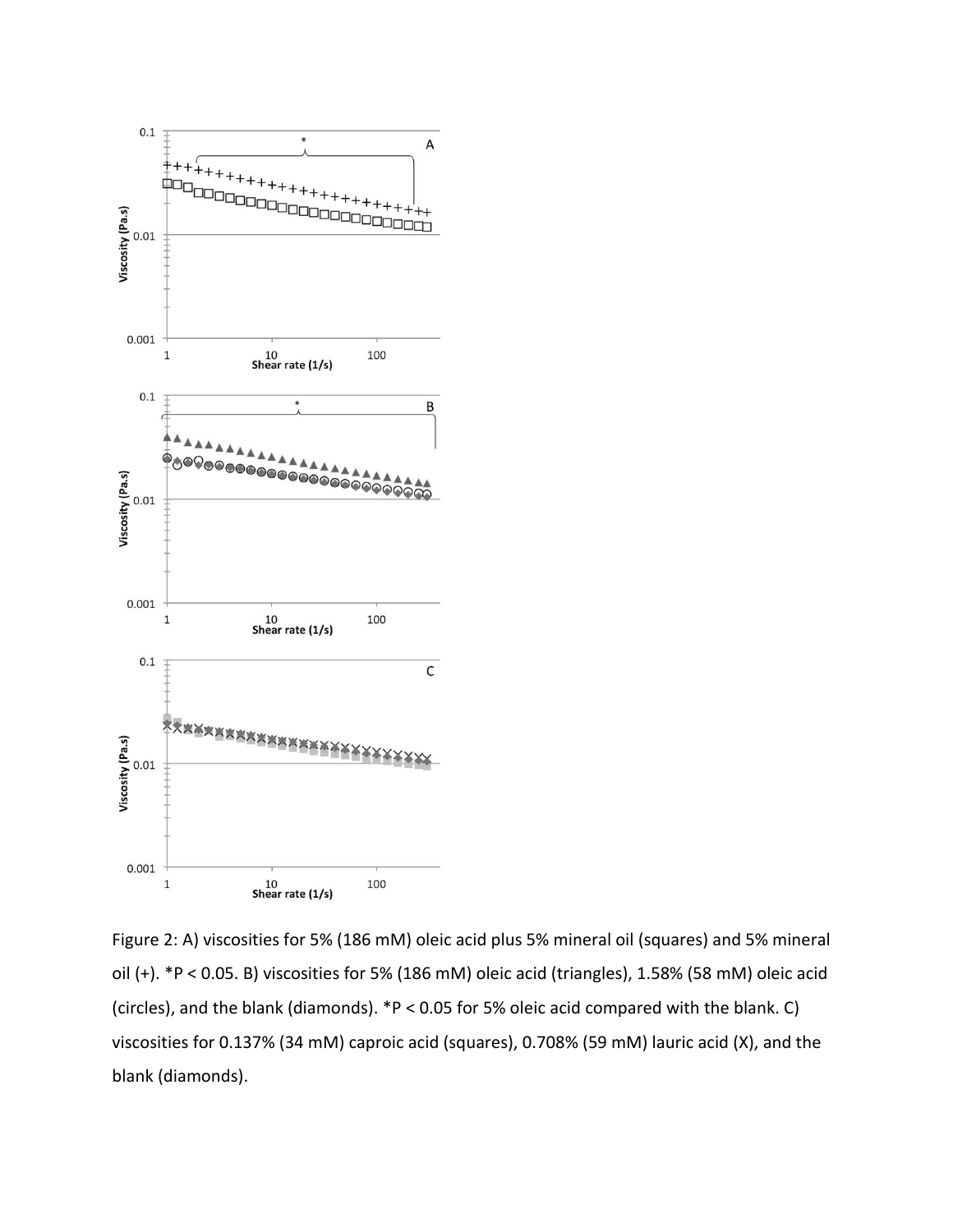

Figure 3: Mean oral thresholds for caproic, lauric, and oleic acids. \*Significantly different (P = 0.002).



Figure 4: Mean within-subject SDs in threshold by non-esterified fatty acids type (i.e., SD of the threshold over the 7 visits). Bars indicate the SE of mean SDs (within subjects).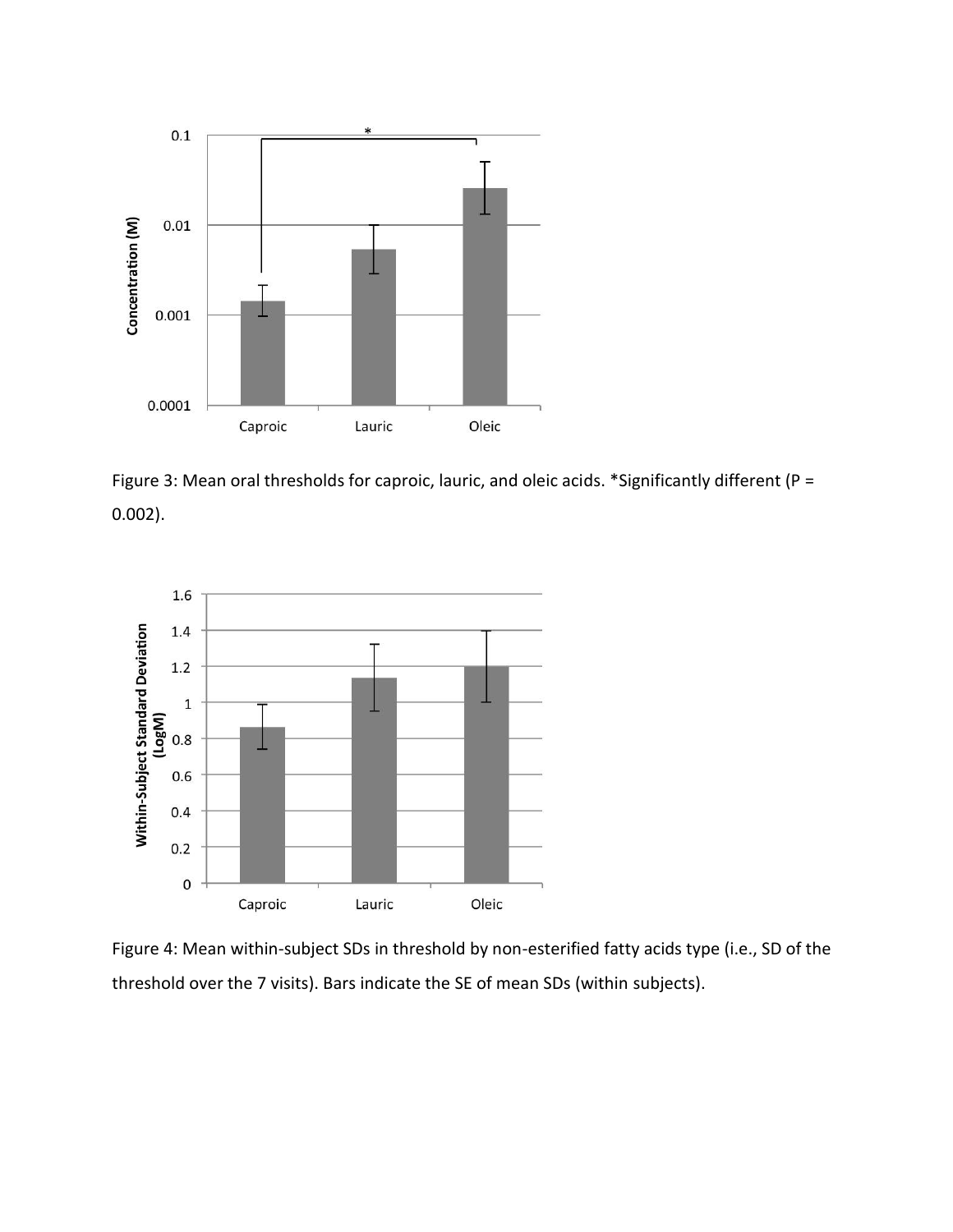Table 1: Concentrations of NEFA and mineral oil

|                                              | Percent weight     | Molar*             |  |
|----------------------------------------------|--------------------|--------------------|--|
| Oleic acid                                   | 5.000%             | 0.186 M            |  |
| Lauric acid                                  | 0.708%             | 0.059 <sub>M</sub> |  |
| Caproic acid                                 | 0.137%             | 0.034M             |  |
| Mineral oil                                  | 5.000%             | ΝA                 |  |
| Mineral oil plus                             | 5.000% each, total | NА                 |  |
| oleic acid                                   | 10.000% lipid      |                    |  |
| * Density of all solutions and emulsions was |                    |                    |  |

measured at 1.05g/mL. This was accounted for

in the conversion of percent weight to molarity.

Table 2: Total "No Threshold" Visits by participant and NEFA type

| <b>Total</b> | Oleic          | Lauric         | Caproic     | Participant    |
|--------------|----------------|----------------|-------------|----------------|
| 0            | 0              | 0              | 0           | $\mathbf 1$    |
| 10           | 4              | 5              | $\mathbf 1$ | $\overline{2}$ |
| 1            | $\mathbf 1$    | 0              | 0           | 3              |
| 0            | 0              | 0              | 0           | 4              |
| 7            | 0              | 6              | $\mathbf 1$ | 5              |
| 0            | 0              | 0              | 0           | 6              |
| 0            | 0              | 0              | 0           | 7              |
| 1            | $\mathbf 1$    | 0              | 0           | 8              |
| 13           | 6              | 6              | $\mathbf 1$ | 9              |
| 0            | 0              | 0              | 0           | 10             |
| 7            | $\mathbf 1$    | 6              | 0           | 11             |
| 2            | $\overline{2}$ | 0              | 0           | 12             |
| 3            | 3              | 0              | 0           | 13             |
| 3            | $\mathbf 1$    | $\overline{2}$ | 0           | 14             |